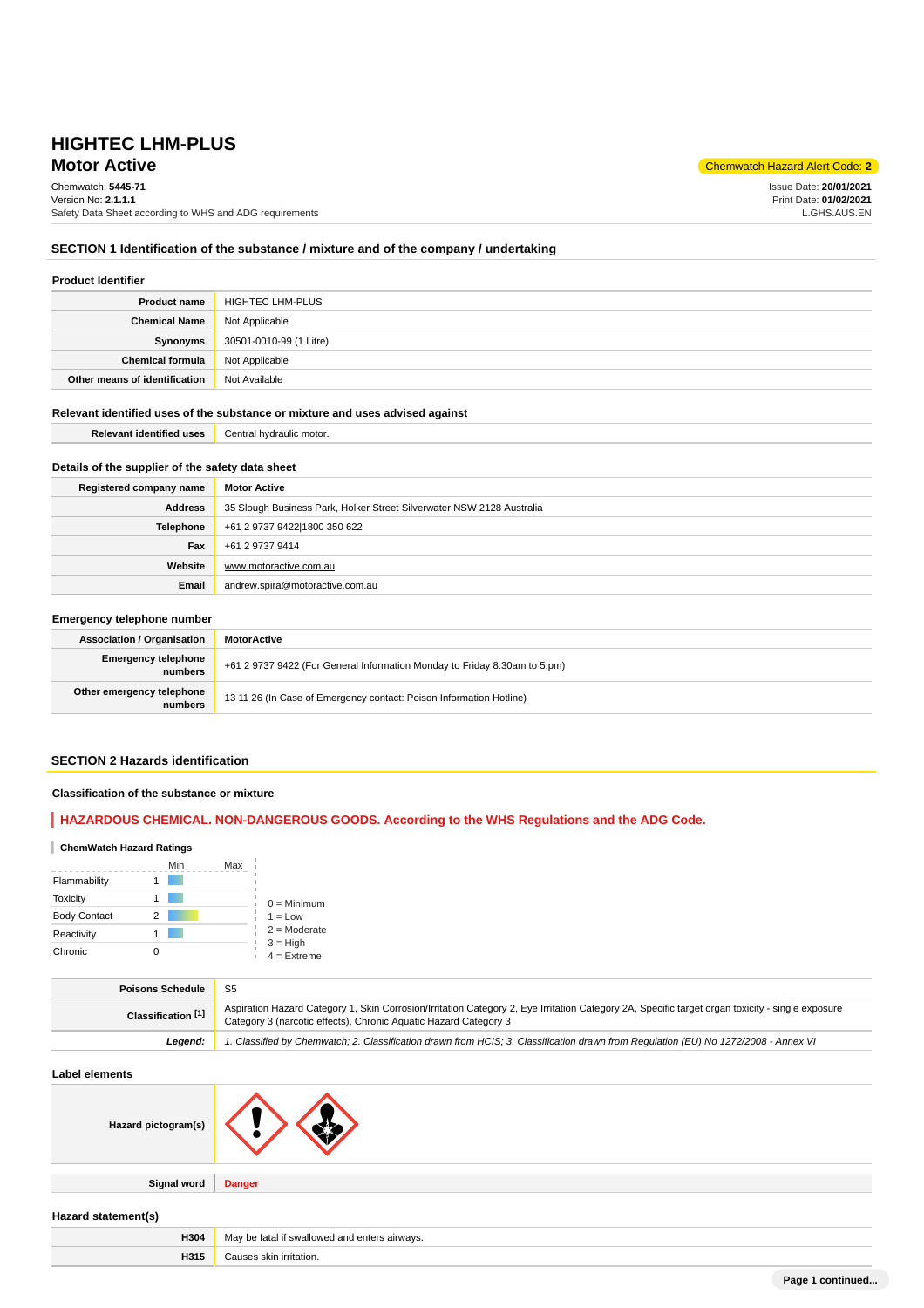| H319 | Causes serious eye irritation.                     |
|------|----------------------------------------------------|
| H336 | May cause drowsiness or dizziness.                 |
| H412 | Harmful to aquatic life with long lasting effects. |

#### **Supplementary statement(s)**

Not Applicable

# **CLP classification (additional)**

Not Applicable

#### **Precautionary statement(s) Prevention**

| P271 | Use only outdoors or in a well-ventilated area.                            |
|------|----------------------------------------------------------------------------|
| P261 | Avoid breathing mist/vapours/spray.                                        |
| P273 | Avoid release to the environment.                                          |
| P280 | Wear protective gloves/protective clothing/eye protection/face protection. |

#### **Precautionary statement(s) Response**

| P301+P310      | IF SWALLOWED: Immediately call a POISON CENTER or doctor/physician.                                                              |
|----------------|----------------------------------------------------------------------------------------------------------------------------------|
| P321           | Specific treatment (see advice on this label).                                                                                   |
| P331           | Do NOT induce vomiting.                                                                                                          |
| P362           | Take off contaminated clothing and wash before reuse.                                                                            |
| P305+P351+P338 | IF IN EYES: Rinse cautiously with water for several minutes. Remove contact lenses, if present and easy to do. Continue rinsing. |
| P312           | Call a POISON CENTER or doctor/physician if you feel unwell.                                                                     |
| P337+P313      | If eye irritation persists: Get medical advice/attention.                                                                        |
| P302+P352      | IF ON SKIN: Wash with plenty of water and soap.                                                                                  |
| P304+P340      | IF INHALED: Remove victim to fresh air and keep at rest in a position comfortable for breathing.                                 |
| P332+P313      | If skin irritation occurs: Get medical advice/attention.                                                                         |
|                |                                                                                                                                  |

### **Precautionary statement(s) Storage**

| P405      | Store<br>ocked up                                                |
|-----------|------------------------------------------------------------------|
| P403+P233 | Store in a well-ventilated place. Keep container tightly closed. |

### **Precautionary statement(s) Disposal**

**P501** Dispose of contents/container to authorised hazardous or special waste collection point in accordance with any local regulation.

### **SECTION 3 Composition / information on ingredients**

#### **Substances**

See section below for composition of Mixtures

### **Mixtures**

| <b>CAS No</b> | %[weight]   | Name                                                                           |
|---------------|-------------|--------------------------------------------------------------------------------|
| 64742-53-6.   | $30 - 60$   | naphthenic distillate. light, hydrotreated (severe)                            |
| 64742-55-8.   | $15 - 30$   | paraffinic distillate, light, hydrotreated (severe)                            |
| 64742-46-7.   | $15 - 30$   | $C14-20$ aliphatics ( $\leq$ =2% aromatics)                                    |
| 63150-07-2    | $5 - 15$    | alkyl methacrylate copolymer                                                   |
| 128-39-2      | $0.3 - 1$   | 2.6-di-tert-butvlphenol                                                        |
| 268567-32-4   | $0.1 - 0.3$ | 3-(diisobutoxythiophosphorylsulfanyl)methylpropionic acid                      |
| 94270-86-7    | $0.1 - 0.3$ | N-alkylated benzotriazole                                                      |
| 68478-81-9    | $0.1 - 0.3$ | oleic acid, triethylenetetramine, dodecenylsuccinic anhydride reaction product |

### **SECTION 4 First aid measures**

#### **Description of first aid measures**

| <b>Eye Contact</b>  | If this product comes in contact with the eyes:<br>▶ Wash out immediately with fresh running water.<br>Ensure complete irrigation of the eye by keeping eyelids apart and away from eye and moving the eyelids by occasionally lifting the upper<br>and lower lids.<br>► Seek medical attention without delay; if pain persists or recurs seek medical attention.<br>Removal of contact lenses after an eye injury should only be undertaken by skilled personnel. |
|---------------------|--------------------------------------------------------------------------------------------------------------------------------------------------------------------------------------------------------------------------------------------------------------------------------------------------------------------------------------------------------------------------------------------------------------------------------------------------------------------|
| <b>Skin Contact</b> | If skin contact occurs:<br>Immediately remove all contaminated clothing, including footwear.<br>Flush skin and hair with running water (and soap if available).<br>Seek medical attention in event of irritation.                                                                                                                                                                                                                                                  |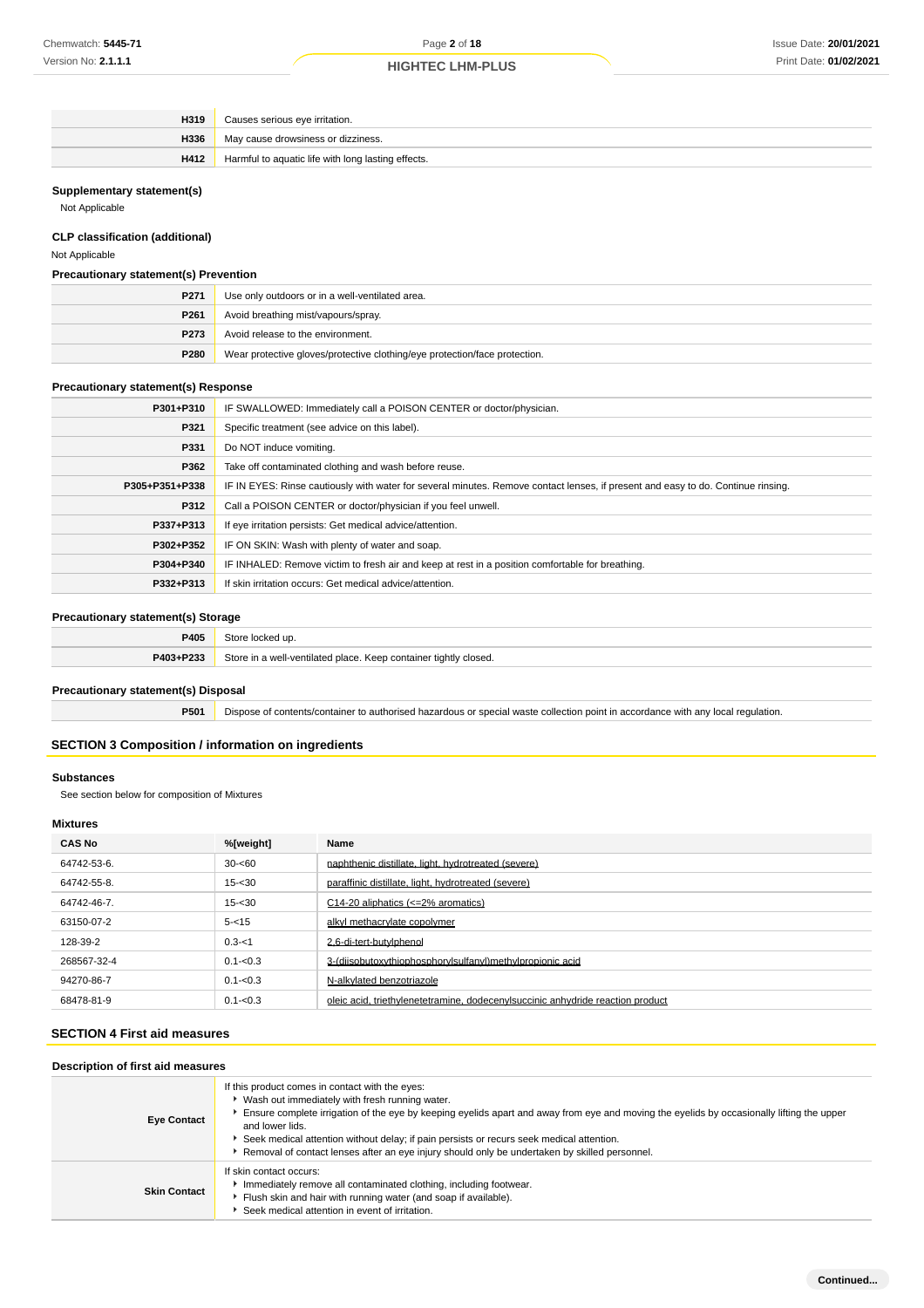| Inhalation | If fumes or combustion products are inhaled remove from contaminated area.<br>Lay patient down. Keep warm and rested.<br>▶ Prostheses such as false teeth, which may block airway, should be removed, where possible, prior to initiating first aid procedures.<br>Apply artificial respiration if not breathing, preferably with a demand valve resuscitator, bag-valve mask device, or pocket mask as trained.<br>Perform CPR if necessary.<br>Transport to hospital, or doctor.                                                                                                                                                                                                                              |
|------------|-----------------------------------------------------------------------------------------------------------------------------------------------------------------------------------------------------------------------------------------------------------------------------------------------------------------------------------------------------------------------------------------------------------------------------------------------------------------------------------------------------------------------------------------------------------------------------------------------------------------------------------------------------------------------------------------------------------------|
| Ingestion  | Avoid giving milk or oils.<br>Avoid giving alcohol.<br>For advice, contact a Poisons Information Centre or a doctor at once.<br>• Urgent hospital treatment is likely to be needed.<br>If swallowed do <b>NOT</b> induce vomiting.<br>If vomiting occurs, lean patient forward or place on left side (head-down position, if possible) to maintain open airway and prevent aspiration.<br>• Observe the patient carefully.<br>Never give liquid to a person showing signs of being sleepy or with reduced awareness; i.e. becoming unconscious.<br>• Give water to rinse out mouth, then provide liquid slowly and as much as casualty can comfortably drink.<br>Transport to hospital or doctor without delay. |

### **Indication of any immediate medical attention and special treatment needed**

Any material aspirated during vomiting may produce lung injury. Therefore emesis should not be induced mechanically or pharmacologically. Mechanical means should be used if it is considered necessary to evacuate the stomach contents; these include gastric lavage after endotracheal intubation. If spontaneous vomiting has occurred after ingestion, the patient should be monitored for difficult breathing, as adverse effects of aspiration into the lungs may be delayed up to 48 hours. Treat symptomatically.

### **SECTION 5 Firefighting measures**

#### **Extinguishing media**

- Foam.
- Dry chemical powder.
- **BCF** (where regulations permit).
- Carbon dioxide. Water spray or fog - Large fires only.
- **Do not** use water jets.

#### **Special hazards arising from the substrate or mixture**

Fire Incompatibility **A** Avoid contamination with oxidising agents i.e. nitrates, oxidising acids, chlorine bleaches, pool chlorine etc. as ignition may result

#### **Advice for firefighters**

| Alert Fire Brigade and tell them location and nature of hazard.<br>▶ Wear full body protective clothing with breathing apparatus.<br>Prevent, by any means available, spillage from entering drains or water course.<br>Use water delivered as a fine spray to control fire and cool adjacent area.<br><b>Fire Fighting</b><br>Avoid spraying water onto liquid pools.<br>DO NOT approach containers suspected to be hot.<br>▶ Cool fire exposed containers with water spray from a protected location.<br>If safe to do so, remove containers from path of fire.                                                                                                                                                                                               |                |  |
|-----------------------------------------------------------------------------------------------------------------------------------------------------------------------------------------------------------------------------------------------------------------------------------------------------------------------------------------------------------------------------------------------------------------------------------------------------------------------------------------------------------------------------------------------------------------------------------------------------------------------------------------------------------------------------------------------------------------------------------------------------------------|----------------|--|
| Combustible.<br>Slight fire hazard when exposed to heat or flame.<br>Heating may cause expansion or decomposition leading to violent rupture of containers.<br>• On combustion, may emit toxic fumes of carbon monoxide (CO).<br>May emit acrid smoke.<br>Mists containing combustible materials may be explosive.<br>Combustion products include:<br><b>Fire/Explosion Hazard</b><br>carbon dioxide (CO2)<br>other pyrolysis products typical of burning organic material.<br>May emit poisonous fumes.<br>May emit corrosive fumes.<br>CARE: Water in contact with hot liquid may cause foaming and a steam explosion with wide scattering of hot oil and possible severe burns.<br>Foaming may cause overflow of containers and may result in possible fire. |                |  |
| <b>HAZCHEM</b>                                                                                                                                                                                                                                                                                                                                                                                                                                                                                                                                                                                                                                                                                                                                                  | Not Applicable |  |

#### **SECTION 6 Accidental release measures**

#### **Personal precautions, protective equipment and emergency procedures**

See section 8

### **Environmental precautions**

See section 12

### **Methods and material for containment and cleaning up**

| <b>Minor Spills</b> | Slippery when spilt.<br>Remove all ignition sources.<br>Clean up all spills immediately.<br>Avoid breathing vapours and contact with skin and eyes.<br>Control personal contact with the substance, by using protective equipment.<br>▶ Contain and absorb spill with sand, earth, inert material or vermiculite.<br>Wipe up.<br>Place in a suitable, labelled container for waste disposal. |
|---------------------|----------------------------------------------------------------------------------------------------------------------------------------------------------------------------------------------------------------------------------------------------------------------------------------------------------------------------------------------------------------------------------------------|
|---------------------|----------------------------------------------------------------------------------------------------------------------------------------------------------------------------------------------------------------------------------------------------------------------------------------------------------------------------------------------------------------------------------------------|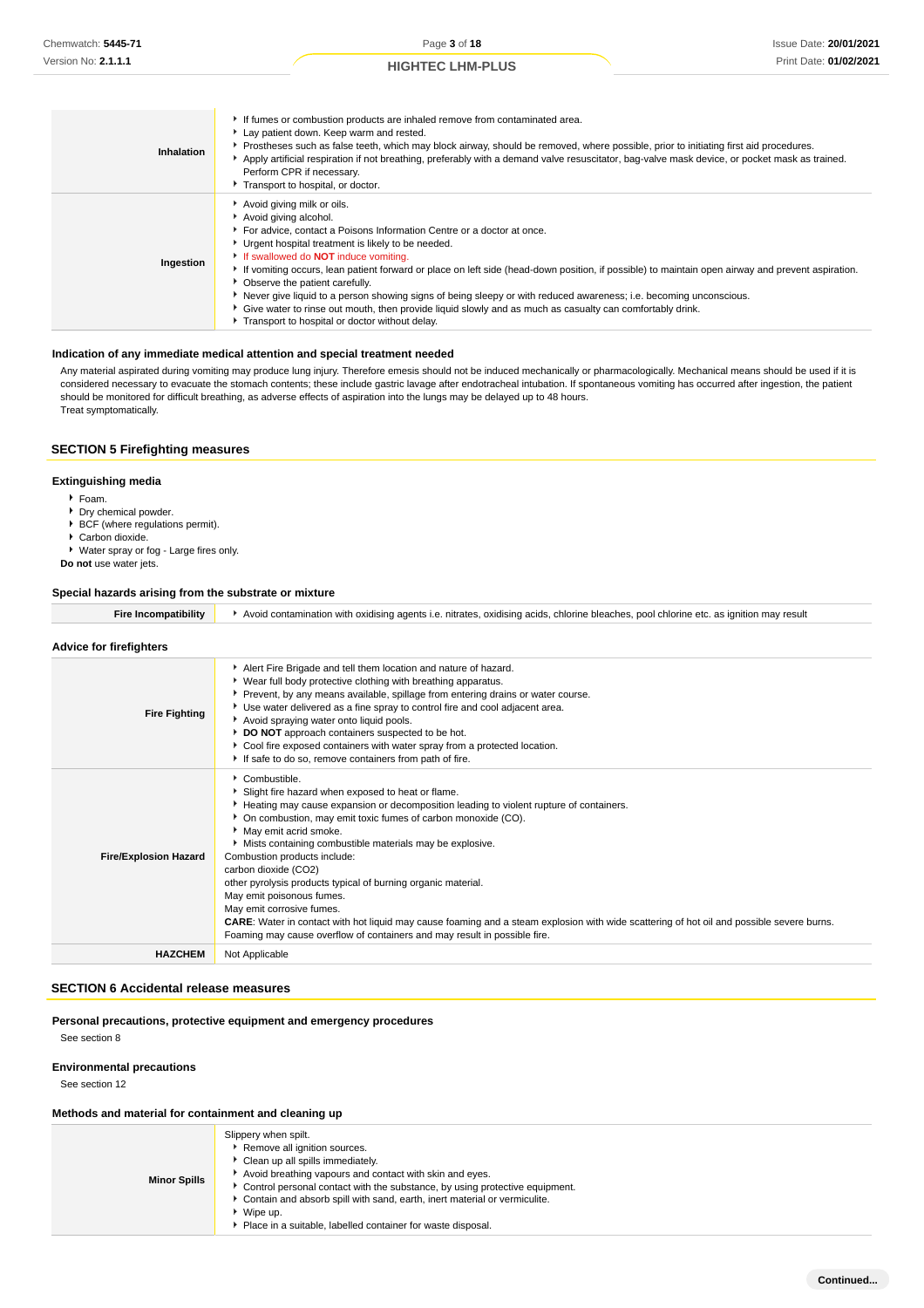|                     | Slippery when spilt.                                                            |
|---------------------|---------------------------------------------------------------------------------|
|                     | Moderate hazard.                                                                |
|                     | • Clear area of personnel and move upwind.                                      |
|                     | Alert Fire Brigade and tell them location and nature of hazard.                 |
|                     | • Wear breathing apparatus plus protective gloves.                              |
|                     | Prevent, by any means available, spillage from entering drains or water course. |
|                     | No smoking, naked lights or ignition sources.                                   |
| <b>Major Spills</b> | Increase ventilation.                                                           |
|                     | Stop leak if safe to do so.                                                     |
|                     | Contain spill with sand, earth or vermiculite.                                  |
|                     | • Collect recoverable product into labelled containers for recycling.           |
|                     | Absorb remaining product with sand, earth or vermiculite.                       |
|                     | Collect solid residues and seal in labelled drums for disposal.                 |
|                     | • Wash area and prevent runoff into drains.                                     |
|                     | If contamination of drains or waterways occurs, advise emergency services.      |

Personal Protective Equipment advice is contained in Section 8 of the SDS.

### **SECTION 7 Handling and storage**

### **Precautions for safe handling**

| Safe handling     | Containers, even those that have been emptied, may contain explosive vapours.<br>Do NOT cut, drill, grind, weld or perform similar operations on or near containers.<br>DO NOT allow clothing wet with material to stay in contact with skin<br>Electrostatic discharge may be generated during pumping - this may result in fire.<br>Ensure electrical continuity by bonding and grounding (earthing) all equipment.<br>Restrict line velocity during pumping in order to avoid generation of electrostatic discharge (<=1 m/sec until fill pipe submerged to twice its<br>diameter, then $\leq$ 7 m/sec).<br>Avoid splash filling.<br>▶ Do NOT use compressed air for filling discharging or handling operations.<br>Avoid all personal contact, including inhalation.<br>▶ Wear protective clothing when risk of exposure occurs.<br>Use in a well-ventilated area.<br>Prevent concentration in hollows and sumps.<br>DO NOT enter confined spaces until atmosphere has been checked.<br>Avoid smoking, naked lights or ignition sources.<br>Avoid contact with incompatible materials.<br>▶ When handling, DO NOT eat, drink or smoke.<br>Keep containers securely sealed when not in use.<br>Avoid physical damage to containers.<br>Always wash hands with soap and water after handling.<br>▶ Work clothes should be laundered separately.<br>Use good occupational work practice.<br>▶ Observe manufacturer's storage and handling recommendations contained within this SDS.<br>Atmosphere should be regularly checked against established exposure standards to ensure safe working conditions. |
|-------------------|-----------------------------------------------------------------------------------------------------------------------------------------------------------------------------------------------------------------------------------------------------------------------------------------------------------------------------------------------------------------------------------------------------------------------------------------------------------------------------------------------------------------------------------------------------------------------------------------------------------------------------------------------------------------------------------------------------------------------------------------------------------------------------------------------------------------------------------------------------------------------------------------------------------------------------------------------------------------------------------------------------------------------------------------------------------------------------------------------------------------------------------------------------------------------------------------------------------------------------------------------------------------------------------------------------------------------------------------------------------------------------------------------------------------------------------------------------------------------------------------------------------------------------------------------------------------------------------------------------------|
| Other information | Store in original containers.<br>Keep containers securely sealed.<br>No smoking, naked lights or ignition sources.<br>Store in a cool, dry, well-ventilated area.<br>Store away from incompatible materials and foodstuff containers.<br>Protect containers against physical damage and check regularly for leaks.<br>▶ Observe manufacturer's storage and handling recommendations contained within this SDS.                                                                                                                                                                                                                                                                                                                                                                                                                                                                                                                                                                                                                                                                                                                                                                                                                                                                                                                                                                                                                                                                                                                                                                                            |

### **Conditions for safe storage, including any incompatibilities**

| Suitable container      | • Metal can or drum<br>Packaging as recommended by manufacturer.<br>• Check all containers are clearly labelled and free from leaks.                                                                                                                       |
|-------------------------|------------------------------------------------------------------------------------------------------------------------------------------------------------------------------------------------------------------------------------------------------------|
| Storage incompatibility | <b>CARE:</b> Water in contact with heated material may cause foaming or a steam explosion with possible severe burns from wide scattering of hot<br>material. Resultant overflow of containers may result in fire.<br>Avoid reaction with oxidising agents |

### **SECTION 8 Exposure controls / personal protection**

### **Control parameters**

### **Occupational Exposure Limits (OEL)**

**INGREDIENT DATA**

| Source                       | Ingredient                                          | <b>Material name</b>      | <b>TWA</b>         | <b>STEL</b>   | Peak          | <b>Notes</b>  |
|------------------------------|-----------------------------------------------------|---------------------------|--------------------|---------------|---------------|---------------|
| Australia Exposure Standards | naphthenic distillate, light, hydrotreated (severe) | Oil mist, refined mineral | $5 \text{ ma/m}$ 3 | Not Available | Not Available | Not Available |
| Australia Exposure Standards | paraffinic distillate, light, hydrotreated (severe) | Oil mist, refined mineral | $5 \text{ ma/m}$ 3 | Not Available | Not Available | Not Available |
| Australia Exposure Standards | C14-20 aliphatics (<=2% aromatics)                  | Oil mist, refined mineral | $5 \text{ ma/m}$ 3 | Not Available | Not Available | Not Available |

**Emergency Limits**

| Ingredient                                             | <b>Material name</b>                                                                                                                                                                                                                                                                                                                                                                                                         | TEEL-1        | TEEL-2        | TEEL-3          |
|--------------------------------------------------------|------------------------------------------------------------------------------------------------------------------------------------------------------------------------------------------------------------------------------------------------------------------------------------------------------------------------------------------------------------------------------------------------------------------------------|---------------|---------------|-----------------|
| naphthenic distillate, light,<br>hydrotreated (severe) | Petroleum distillates; petroleum ether; includes clay-treated light naphthenic [64742-45-6]; low boiling<br>[68477-31-6]; petroleum extracts [64742-06-9]; petroleum base oil [64742-46-7]; petroleum 50 thinner,<br>petroleum spirits [64475-85-0], Soltrol, VM&P naphtha [8032-32-4]; Ligroine, and paint solvent;<br>petroleum paraffins C5-C20 [64771-72-8]; hydrotreated light naphthenic [64742-53-6]; solvent refined | .100<br>mq/m3 | .800<br>mq/m3 | 40.000<br>mg/m3 |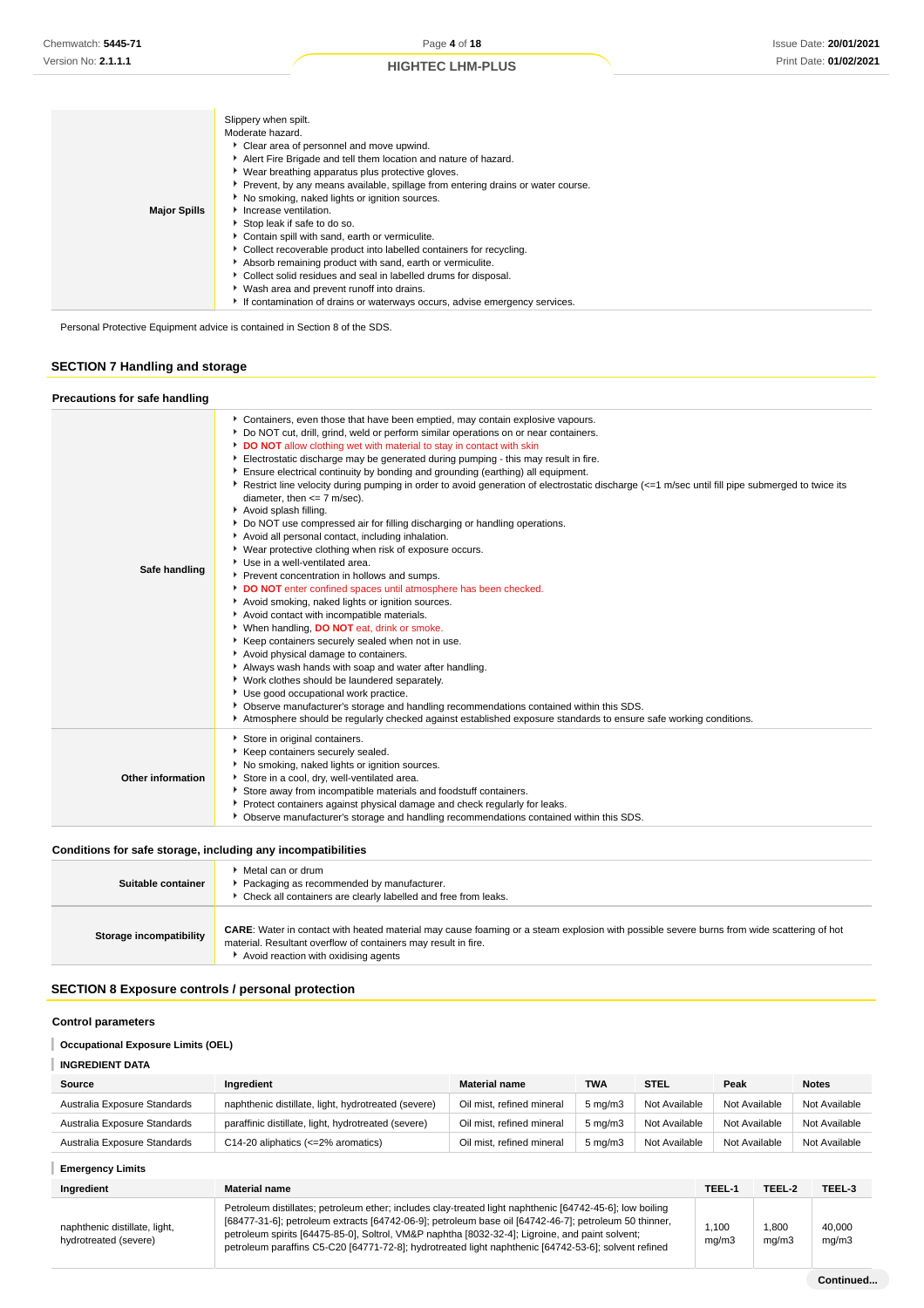| Ingredient                                               | <b>Material name</b>                                                                                                                                                                                                                                                                                                                                                                                                                                                                 |                | TEEL-2         | TEEL-3          |
|----------------------------------------------------------|--------------------------------------------------------------------------------------------------------------------------------------------------------------------------------------------------------------------------------------------------------------------------------------------------------------------------------------------------------------------------------------------------------------------------------------------------------------------------------------|----------------|----------------|-----------------|
|                                                          | light naphthenic [64741-97-5]; and machine coolant 1                                                                                                                                                                                                                                                                                                                                                                                                                                 |                |                |                 |
| paraffinic distillate, light,<br>hydrotreated (severe)   | Mineral oil, heavy or light; (paraffin oil; Deobase, deodorized; heavy paraffinic; heavy naphthenic);<br>distillates; includes 64741-53-3, 64741-88-4, 8042-47-5, 8012-95-1; 64742-54-7                                                                                                                                                                                                                                                                                              |                | 1.500<br>mq/m3 | 8.900<br>mq/m3  |
| C14-20 aliphatics $\left  \right  < = 2\%$<br>aromatics) | Petroleum distillates; petroleum ether; includes clay-treated light naphthenic [64742-45-6]; low boiling<br>[68477-31-6]; petroleum extracts [64742-06-9]; petroleum base oil [64742-46-7]; petroleum 50 thinner,<br>petroleum spirits [64475-85-0], Soltrol, VM&P naphtha [8032-32-4]; Ligroine, and paint solvent;<br>petroleum paraffins C5-C20 [64771-72-8]; hydrotreated light naphthenic [64742-53-6]; solvent refined<br>light naphthenic [64741-97-5]; and machine coolant 1 | 1.100<br>mq/m3 | 1.800<br>mq/m3 | 40.000<br>mq/m3 |

| Ingredient                                                                        | <b>Original IDLH</b>    | <b>Revised IDLH</b> |
|-----------------------------------------------------------------------------------|-------------------------|---------------------|
| naphthenic distillate, light, hydrotreated (severe)                               | $2,500 \,\mathrm{mg/m}$ | Not Available       |
| paraffinic distillate, light, hydrotreated (severe)                               | $2,500 \,\mathrm{mg/m}$ | Not Available       |
| C14-20 aliphatics (<=2% aromatics)                                                | $2,500 \,\mathrm{mg/m}$ | Not Available       |
| alkyl methacrylate copolymer                                                      | Not Available           | Not Available       |
| 2,6-di-tert-butylphenol                                                           | Not Available           | Not Available       |
| 3-(diisobutoxythiophosphorylsulfanyl)methylpropionic<br>acid                      | Not Available           | Not Available       |
| N-alkylated benzotriazole                                                         | Not Available           | Not Available       |
| oleic acid, triethylenetetramine, dodecenylsuccinic<br>anhydride reaction product | Not Available           | Not Available       |

### **Occupational Exposure Banding**

| Ingredient                                                                        | <b>Occupational Exposure Band Rating</b>                                                                                  | <b>Occupational Exposure Band Limit</b> |
|-----------------------------------------------------------------------------------|---------------------------------------------------------------------------------------------------------------------------|-----------------------------------------|
| alkyl methacrylate copolymer                                                      |                                                                                                                           | $\leq$ 0.01 mg/m <sup>3</sup>           |
| 2,6-di-tert-butylphenol                                                           |                                                                                                                           | $\leq$ 0.01 mg/m <sup>3</sup>           |
| 3-(diisobutoxythiophosphorylsulfanyl)methylpropionic<br>acid                      | D                                                                                                                         | $> 0.1$ to $\leq 1$ ppm                 |
| N-alkylated benzotriazole                                                         |                                                                                                                           | $\leq 0.1$ ppm                          |
| oleic acid, triethylenetetramine, dodecenylsuccinic<br>anhydride reaction product | Е                                                                                                                         | $\leq$ 0.01 mg/m <sup>3</sup>           |
| Notes:                                                                            | Occupational exposure banding is a process of assigning chemicals into specific categories or bands based on a chemical's |                                         |

potency and the adverse health outcomes associated with exposure. The output of this process is an occupational exposure band (OEB), which corresponds to a range of exposure concentrations that are expected to protect worker health.

#### T **MATERIAL DATA**

NOTE N: The classification as a carcinogen need not apply if the full refining history is known and it can be shown that the substance from which it is produced is not a carcinogen. This note applies only to certain complex oil-derived substances in Annex VI.

European Union (EU) List of harmonised classification and labelling hazardous substances, Table 3.1, Annex VI, Regulation (EC) No 1272/2008 (CLP) - up to the latest ATP NOTE L: The classification as a carcinogen need not apply if it can be shown that the substance contains less than 3% DMSO extract as measured by IP 346. European Union (EU) List of harmonised classification and labelling hazardous substances, Table 3.1, Annex VI, Regulation (EC) No 1272/2008 (CLP) - up to the latest ATP

#### **Exposure controls**

|                                     | Engineering controls are used to remove a hazard or place a barrier between the worker and the hazard. Well-designed engineering controls can<br>be highly effective in protecting workers and will typically be independent of worker interactions to provide this high level of protection.<br>The basic types of engineering controls are:<br>Process controls which involve changing the way a job activity or process is done to reduce the risk.<br>Enclosure and/or isolation of emission source which keeps a selected hazard "physically" away from the worker and ventilation that strategically<br>"adds" and "removes" air in the work environment. Ventilation can remove or dilute an air contaminant if designed properly. The design of a<br>ventilation system must match the particular process and chemical or contaminant in use.<br>Employers may need to use multiple types of controls to prevent employee overexposure.<br>Local exhaust ventilation usually required. If risk of overexposure exists, wear approved respirator. Correct fit is essential to obtain adequate<br>protection. Supplied-air type respirator may be required in special circumstances. Correct fit is essential to ensure adequate protection.<br>An approved self contained breathing apparatus (SCBA) may be required in some situations.<br>Provide adequate ventilation in warehouse or closed storage area. Air contaminants generated in the workplace possess varying "escape"<br>velocities which, in turn, determine the "capture velocities" of fresh circulating air required to effectively remove the contaminant. |                                     |  |  |
|-------------------------------------|-------------------------------------------------------------------------------------------------------------------------------------------------------------------------------------------------------------------------------------------------------------------------------------------------------------------------------------------------------------------------------------------------------------------------------------------------------------------------------------------------------------------------------------------------------------------------------------------------------------------------------------------------------------------------------------------------------------------------------------------------------------------------------------------------------------------------------------------------------------------------------------------------------------------------------------------------------------------------------------------------------------------------------------------------------------------------------------------------------------------------------------------------------------------------------------------------------------------------------------------------------------------------------------------------------------------------------------------------------------------------------------------------------------------------------------------------------------------------------------------------------------------------------------------------------------------------------------------------------------------------------------|-------------------------------------|--|--|
|                                     | Type of Contaminant:                                                                                                                                                                                                                                                                                                                                                                                                                                                                                                                                                                                                                                                                                                                                                                                                                                                                                                                                                                                                                                                                                                                                                                                                                                                                                                                                                                                                                                                                                                                                                                                                                | Air Speed:                          |  |  |
| Appropriate engineering<br>controls | solvent, vapours, degreasing etc., evaporating from tank (in still air).                                                                                                                                                                                                                                                                                                                                                                                                                                                                                                                                                                                                                                                                                                                                                                                                                                                                                                                                                                                                                                                                                                                                                                                                                                                                                                                                                                                                                                                                                                                                                            | $0.25 - 0.5$ m/s<br>(50-100 f/min.) |  |  |
|                                     | aerosols, fumes from pouring operations, intermittent container filling, low speed conveyer transfers, welding, spray<br>drift, plating acid fumes, pickling (released at low velocity into zone of active generation)                                                                                                                                                                                                                                                                                                                                                                                                                                                                                                                                                                                                                                                                                                                                                                                                                                                                                                                                                                                                                                                                                                                                                                                                                                                                                                                                                                                                              | 0.5-1 m/s (100-200<br>$f/min.$ )    |  |  |
|                                     | direct spray, spray painting in shallow booths, drum filling, conveyer loading, crusher dusts, gas discharge (active<br>generation into zone of rapid air motion)                                                                                                                                                                                                                                                                                                                                                                                                                                                                                                                                                                                                                                                                                                                                                                                                                                                                                                                                                                                                                                                                                                                                                                                                                                                                                                                                                                                                                                                                   | 1-2.5 m/s (200-500<br>$f/min.$ )    |  |  |
|                                     | grinding, abrasive blasting, tumbling, high speed wheel generated dusts (released at high initial velocity into zone of<br>very high rapid air motion).                                                                                                                                                                                                                                                                                                                                                                                                                                                                                                                                                                                                                                                                                                                                                                                                                                                                                                                                                                                                                                                                                                                                                                                                                                                                                                                                                                                                                                                                             | $2.5 - 10$ m/s<br>(500-2000 f/min.) |  |  |
|                                     | Within each range the appropriate value depends on:                                                                                                                                                                                                                                                                                                                                                                                                                                                                                                                                                                                                                                                                                                                                                                                                                                                                                                                                                                                                                                                                                                                                                                                                                                                                                                                                                                                                                                                                                                                                                                                 |                                     |  |  |
|                                     | Lower end of the range                                                                                                                                                                                                                                                                                                                                                                                                                                                                                                                                                                                                                                                                                                                                                                                                                                                                                                                                                                                                                                                                                                                                                                                                                                                                                                                                                                                                                                                                                                                                                                                                              | Upper end of the range              |  |  |
|                                     | 1: Room air currents minimal or favourable to capture                                                                                                                                                                                                                                                                                                                                                                                                                                                                                                                                                                                                                                                                                                                                                                                                                                                                                                                                                                                                                                                                                                                                                                                                                                                                                                                                                                                                                                                                                                                                                                               | 1: Disturbing room air currents     |  |  |
|                                     | 2: Contaminants of low toxicity or of nuisance value only.                                                                                                                                                                                                                                                                                                                                                                                                                                                                                                                                                                                                                                                                                                                                                                                                                                                                                                                                                                                                                                                                                                                                                                                                                                                                                                                                                                                                                                                                                                                                                                          | 2: Contaminants of high toxicity    |  |  |
|                                     | 3: Intermittent, low production.                                                                                                                                                                                                                                                                                                                                                                                                                                                                                                                                                                                                                                                                                                                                                                                                                                                                                                                                                                                                                                                                                                                                                                                                                                                                                                                                                                                                                                                                                                                                                                                                    | 3: High production, heavy use       |  |  |
|                                     | 4: Large hood or large air mass in motion                                                                                                                                                                                                                                                                                                                                                                                                                                                                                                                                                                                                                                                                                                                                                                                                                                                                                                                                                                                                                                                                                                                                                                                                                                                                                                                                                                                                                                                                                                                                                                                           | 4: Small hood-local control only    |  |  |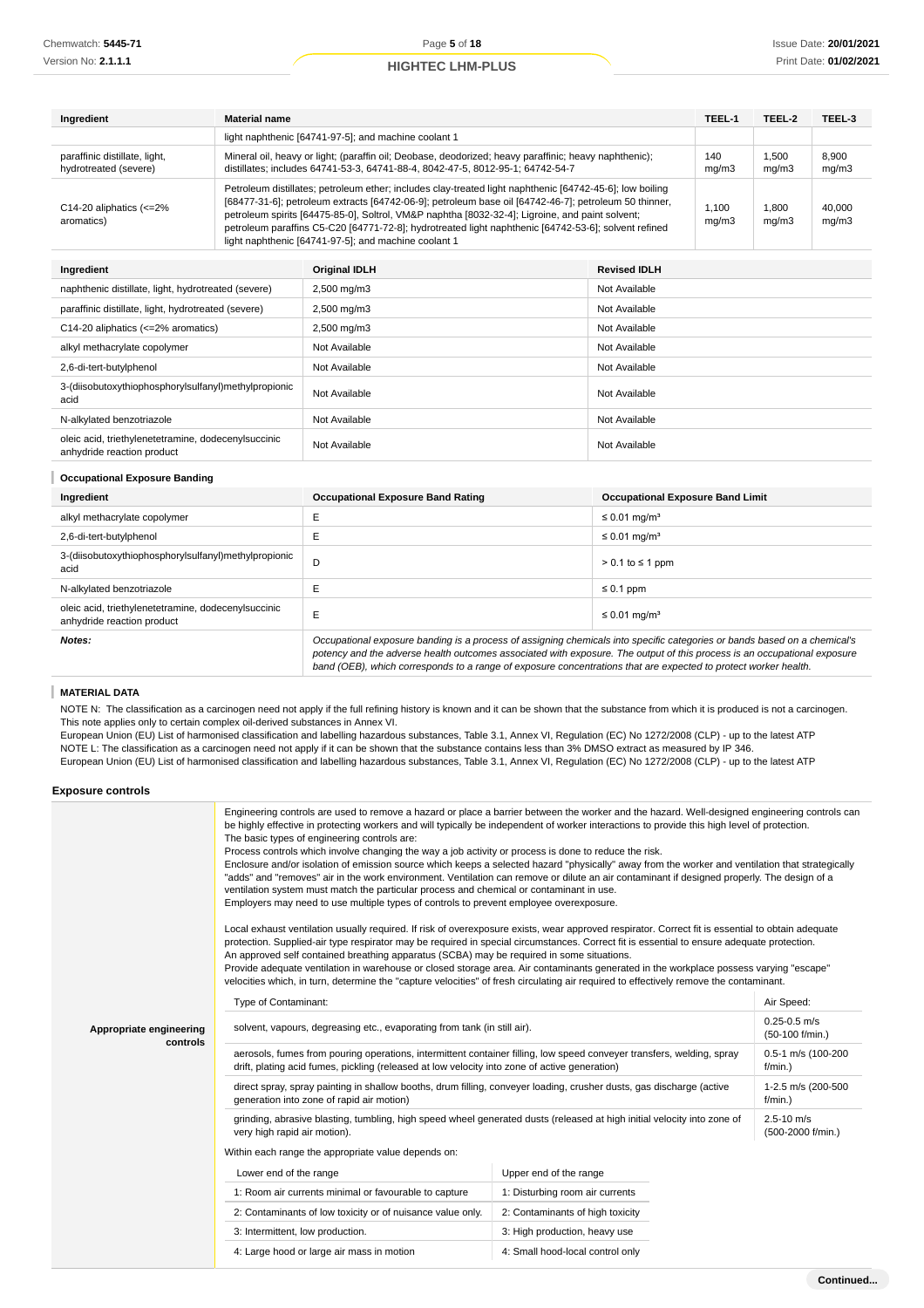|                              | Simple theory shows that air velocity falls rapidly with distance away from the opening of a simple extraction pipe. Velocity generally decreases<br>with the square of distance from the extraction point (in simple cases). Therefore the air speed at the extraction point should be adjusted,<br>accordingly, after reference to distance from the contaminating source. The air velocity at the extraction fan, for example, should be a minimum of<br>1-2 m/s (200-400 f/min) for extraction of solvents generated in a tank 2 meters distant from the extraction point. Other mechanical considerations,<br>producing performance deficits within the extraction apparatus, make it essential that theoretical air velocities are multiplied by factors of 10 or<br>more when extraction systems are installed or used.                                                                                                                                                                                                                                                                                                                                                                                                                                                                                                                                                                                                                                                                                                                                                                                                                                                                                                                                                                                                                                                                                                                                                                                                                                                                                                                                                                                                                                                                                                                                                                                                                                                                                                                                                                                                                                                                                                                                                                                                                                                                                                                                                                                                                                                                                                                                                                                                                                                                                                                                                                                                                                                                                                                                                                                                                                                                                                                                                                                                                                                                                                                                                                                                                      |
|------------------------------|-----------------------------------------------------------------------------------------------------------------------------------------------------------------------------------------------------------------------------------------------------------------------------------------------------------------------------------------------------------------------------------------------------------------------------------------------------------------------------------------------------------------------------------------------------------------------------------------------------------------------------------------------------------------------------------------------------------------------------------------------------------------------------------------------------------------------------------------------------------------------------------------------------------------------------------------------------------------------------------------------------------------------------------------------------------------------------------------------------------------------------------------------------------------------------------------------------------------------------------------------------------------------------------------------------------------------------------------------------------------------------------------------------------------------------------------------------------------------------------------------------------------------------------------------------------------------------------------------------------------------------------------------------------------------------------------------------------------------------------------------------------------------------------------------------------------------------------------------------------------------------------------------------------------------------------------------------------------------------------------------------------------------------------------------------------------------------------------------------------------------------------------------------------------------------------------------------------------------------------------------------------------------------------------------------------------------------------------------------------------------------------------------------------------------------------------------------------------------------------------------------------------------------------------------------------------------------------------------------------------------------------------------------------------------------------------------------------------------------------------------------------------------------------------------------------------------------------------------------------------------------------------------------------------------------------------------------------------------------------------------------------------------------------------------------------------------------------------------------------------------------------------------------------------------------------------------------------------------------------------------------------------------------------------------------------------------------------------------------------------------------------------------------------------------------------------------------------------------------------------------------------------------------------------------------------------------------------------------------------------------------------------------------------------------------------------------------------------------------------------------------------------------------------------------------------------------------------------------------------------------------------------------------------------------------------------------------------------------------------------------------------------------------------------------------|
| <b>Personal protection</b>   |                                                                                                                                                                                                                                                                                                                                                                                                                                                                                                                                                                                                                                                                                                                                                                                                                                                                                                                                                                                                                                                                                                                                                                                                                                                                                                                                                                                                                                                                                                                                                                                                                                                                                                                                                                                                                                                                                                                                                                                                                                                                                                                                                                                                                                                                                                                                                                                                                                                                                                                                                                                                                                                                                                                                                                                                                                                                                                                                                                                                                                                                                                                                                                                                                                                                                                                                                                                                                                                                                                                                                                                                                                                                                                                                                                                                                                                                                                                                                                                                                                                     |
| Eye and face protection      | Safety glasses with side shields.<br>Chemical goggles.<br>Contact lenses may pose a special hazard; soft contact lenses may absorb and concentrate irritants. A written policy document, describing<br>the wearing of lenses or restrictions on use, should be created for each workplace or task. This should include a review of lens absorption<br>and adsorption for the class of chemicals in use and an account of injury experience. Medical and first-aid personnel should be trained in<br>their removal and suitable equipment should be readily available. In the event of chemical exposure, begin eye irrigation immediately and<br>remove contact lens as soon as practicable. Lens should be removed at the first signs of eye redness or irritation - lens should be removed in<br>a clean environment only after workers have washed hands thoroughly. [CDC NIOSH Current Intelligence Bulletin 59], [AS/NZS 1336 or<br>national equivalent]                                                                                                                                                                                                                                                                                                                                                                                                                                                                                                                                                                                                                                                                                                                                                                                                                                                                                                                                                                                                                                                                                                                                                                                                                                                                                                                                                                                                                                                                                                                                                                                                                                                                                                                                                                                                                                                                                                                                                                                                                                                                                                                                                                                                                                                                                                                                                                                                                                                                                                                                                                                                                                                                                                                                                                                                                                                                                                                                                                                                                                                                                       |
| <b>Skin protection</b>       | See Hand protection below                                                                                                                                                                                                                                                                                                                                                                                                                                                                                                                                                                                                                                                                                                                                                                                                                                                                                                                                                                                                                                                                                                                                                                                                                                                                                                                                                                                                                                                                                                                                                                                                                                                                                                                                                                                                                                                                                                                                                                                                                                                                                                                                                                                                                                                                                                                                                                                                                                                                                                                                                                                                                                                                                                                                                                                                                                                                                                                                                                                                                                                                                                                                                                                                                                                                                                                                                                                                                                                                                                                                                                                                                                                                                                                                                                                                                                                                                                                                                                                                                           |
| <b>Hands/feet protection</b> | ▶ Wear chemical protective gloves, e.g. PVC.<br>▶ Wear safety footwear or safety gumboots, e.g. Rubber<br>NOTE:<br>▶ The material may produce skin sensitisation in predisposed individuals. Care must be taken, when removing gloves and other protective<br>equipment, to avoid all possible skin contact.<br>Contaminated leather items, such as shoes, belts and watch-bands should be removed and destroyed.<br>The selection of suitable gloves does not only depend on the material, but also on further marks of quality which vary from manufacturer to<br>manufacturer. Where the chemical is a preparation of several substances, the resistance of the glove material can not be calculated in advance<br>and has therefore to be checked prior to the application.<br>The exact break through time for substances has to be obtained from the manufacturer of the protective gloves and has to be observed when<br>making a final choice.<br>Personal hygiene is a key element of effective hand care. Gloves must only be worn on clean hands. After using gloves, hands should be<br>washed and dried thoroughly. Application of a non-perfumed moisturiser is recommended.<br>Suitability and durability of glove type is dependent on usage. Important factors in the selection of gloves include:<br>frequency and duration of contact,<br>$\cdot$<br>chemical resistance of glove material,<br>٠<br>glove thickness and<br>$\cdot$<br>dexterity<br>٠<br>Select gloves tested to a relevant standard (e.g. Europe EN 374, US F739, AS/NZS 2161.1 or national equivalent).<br>When prolonged or frequently repeated contact may occur, a glove with a protection class of 5 or higher (breakthrough time greater than<br>240 minutes according to EN 374, AS/NZS 2161.10.1 or national equivalent) is recommended.<br>When only brief contact is expected, a glove with a protection class of 3 or higher (breakthrough time greater than 60 minutes according to<br>EN 374, AS/NZS 2161.10.1 or national equivalent) is recommended.<br>Some glove polymer types are less affected by movement and this should be taken into account when considering gloves for long-term<br>$\cdot$<br>use.<br>Contaminated gloves should be replaced.<br>As defined in ASTM F-739-96 in any application, gloves are rated as:<br>Excellent when breakthrough time > 480 min<br>Good when breakthrough time > 20 min<br>$\cdot$<br>Fair when breakthrough time < 20 min<br>Poor when glove material degrades<br>For general applications, gloves with a thickness typically greater than 0.35 mm, are recommended.<br>It should be emphasised that glove thickness is not necessarily a good predictor of glove resistance to a specific chemical, as the permeation<br>efficiency of the glove will be dependent on the exact composition of the glove material. Therefore, glove selection should also be based on<br>consideration of the task requirements and knowledge of breakthrough times.<br>Glove thickness may also vary depending on the glove manufacturer, the glove type and the glove model. Therefore, the manufacturers'<br>technical data should always be taken into account to ensure selection of the most appropriate glove for the task.<br>Note: Depending on the activity being conducted, gloves of varying thickness may be required for specific tasks. For example:<br>Thinner gloves (down to 0.1 mm or less) may be required where a high degree of manual dexterity is needed. However, these gloves are<br>only likely to give short duration protection and would normally be just for single use applications, then disposed of.<br>Thicker gloves (up to 3 mm or more) may be required where there is a mechanical (as well as a chemical) risk i.e. where there is abrasion<br>or puncture potential<br>Gloves must only be worn on clean hands. After using gloves, hands should be washed and dried thoroughly. Application of a non-perfumed<br>moisturiser is recommended.<br>Neoprene rubber gloves |
| <b>Body protection</b>       | See Other protection below                                                                                                                                                                                                                                                                                                                                                                                                                                                                                                                                                                                                                                                                                                                                                                                                                                                                                                                                                                                                                                                                                                                                                                                                                                                                                                                                                                                                                                                                                                                                                                                                                                                                                                                                                                                                                                                                                                                                                                                                                                                                                                                                                                                                                                                                                                                                                                                                                                                                                                                                                                                                                                                                                                                                                                                                                                                                                                                                                                                                                                                                                                                                                                                                                                                                                                                                                                                                                                                                                                                                                                                                                                                                                                                                                                                                                                                                                                                                                                                                                          |
| Other protection             | • Overalls.<br>P.V.C apron.<br>▶ Barrier cream.<br>Skin cleansing cream.<br>▶ Eye wash unit.                                                                                                                                                                                                                                                                                                                                                                                                                                                                                                                                                                                                                                                                                                                                                                                                                                                                                                                                                                                                                                                                                                                                                                                                                                                                                                                                                                                                                                                                                                                                                                                                                                                                                                                                                                                                                                                                                                                                                                                                                                                                                                                                                                                                                                                                                                                                                                                                                                                                                                                                                                                                                                                                                                                                                                                                                                                                                                                                                                                                                                                                                                                                                                                                                                                                                                                                                                                                                                                                                                                                                                                                                                                                                                                                                                                                                                                                                                                                                        |

# **Respiratory protection**

Type A-P Filter of sufficient capacity. (AS/NZS 1716 & 1715, EN 143:2000 & 149:2001, ANSI Z88 or national equivalent)

Where the concentration of gas/particulates in the breathing zone, approaches or exceeds the "Exposure Standard" (or ES), respiratory protection is required. Degree of protection varies with both face-piece and Class of filter; the nature of protection varies with Type of filter.

| <b>Required Minimum Protection Factor</b> | <b>Half-Face Respirator</b> | <b>Full-Face Respirator</b> | <b>Powered Air Respirator</b> |
|-------------------------------------------|-----------------------------|-----------------------------|-------------------------------|
| up to $10 \times ES$                      | A-AUS P2                    |                             | A-PAPR-AUS / Class 1 P2       |
| up to $50 \times ES$                      |                             | A-AUS / Class 1 P2          |                               |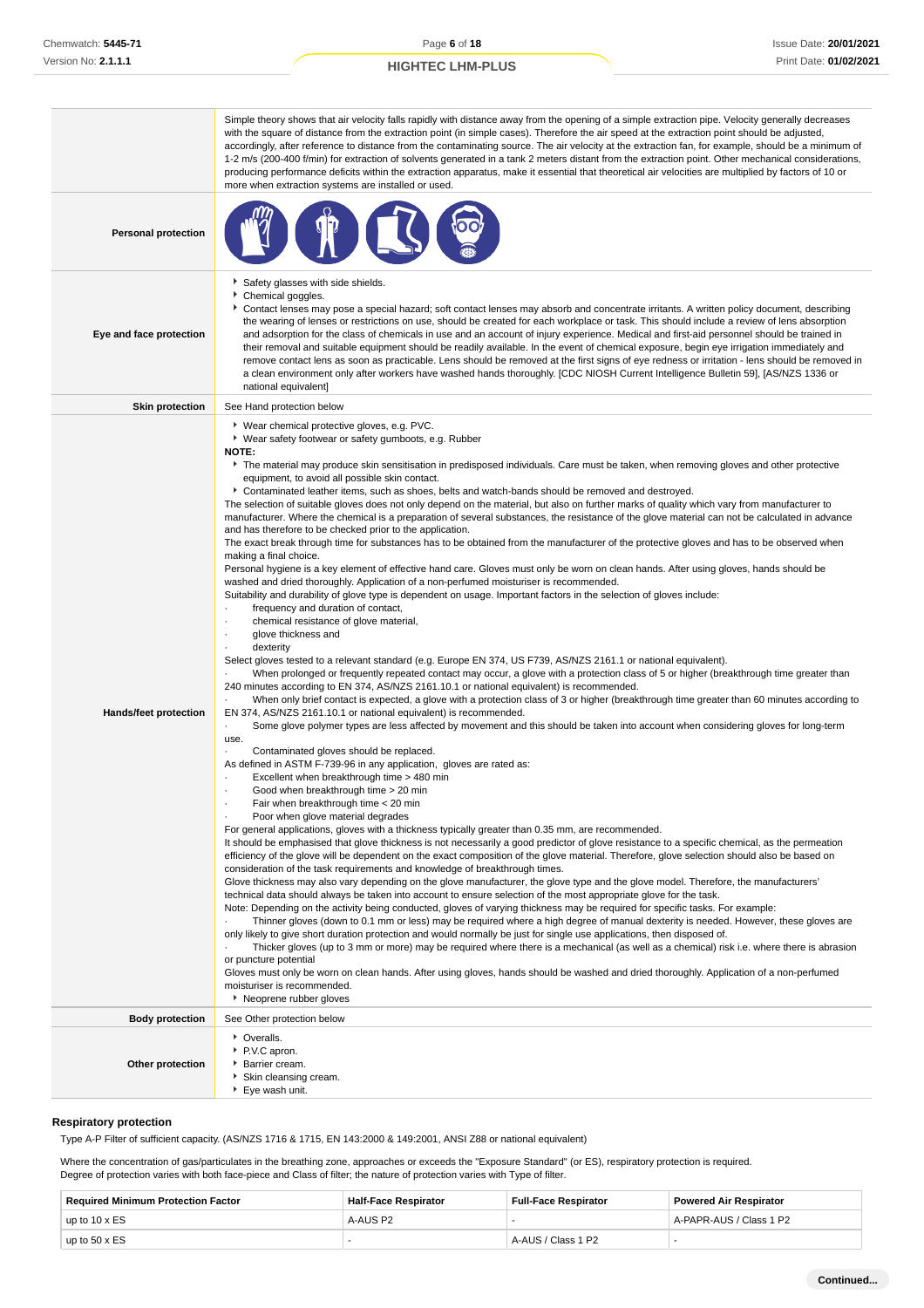| - -<br>100<br>up to | --<br>$\mathbf{a}$<br>- - |  |
|---------------------|---------------------------|--|
|                     |                           |  |

#### ^ - Full-face

A(All classes) = Organic vapours, B AUS or B1 = Acid gasses, B2 = Acid gas or hydrogen cyanide(HCN), B3 = Acid gas or hydrogen cyanide(HCN), E = Sulfur dioxide(SO2), G = Agricultural chemicals, K = Ammonia(NH3), Hg = Mercury, NO = Oxides of nitrogen, MB = Methyl bromide, AX = Low boiling point organic compounds(below 65 degC)

Cartridge respirators should never be used for emergency ingress or in areas of unknown vapour concentrations or oxygen content.

F The wearer must be warned to leave the contaminated area immediately on detecting any odours through the respirator. The odour may indicate that the mask is not functioning properly, that the vapour concentration is too high, or that the mask is not properly fitted. Because of these limitations, only restricted use of cartridge respirators is considered appropriate.

Cartridge performance is affected by humidity. Cartridges should be changed after 2 hr of continuous use unless it is determined that the humidity is less than 75%, in which case, cartridges can be used for 4 hr. Used cartridges should be discarded daily, regardless of the length of time used

#### **SECTION 9 Physical and chemical properties**

#### **Information on basic physical and chemical properties**

**Appearance** Green golden coloured liquid with characteristic odour; does not mix with water.

| <b>Physical state</b>                                    | Liquid                | Relative density (Water = $1$ )            | $-0.87@15C$    |
|----------------------------------------------------------|-----------------------|--------------------------------------------|----------------|
| Odour                                                    | Characteristic        | Partition coefficient n-octanol<br>/ water | Not Available  |
| <b>Odour threshold</b>                                   | Not Available         | Auto-ignition temperature (°C)             | Not Available  |
| pH (as supplied)                                         | Not Applicable        | Decomposition temperature                  | Not Available  |
| Melting point / freezing point<br>(°C)                   | $\sim$ -51 (pour pt.) | Viscosity (cSt)                            | $-6.6@100C$    |
| Initial boiling point and boiling<br>range $(^{\circ}C)$ | Not Available         | Molecular weight (g/mol)                   | Not Applicable |
| Flash point (°C)                                         | ~126                  | <b>Taste</b>                               | Not Available  |
| <b>Evaporation rate</b>                                  | Not Available         | <b>Explosive properties</b>                | Not Available  |
| Flammability                                             | Not Applicable        | <b>Oxidising properties</b>                | Not Available  |
| Upper Explosive Limit (%)                                | Not Available         | Surface Tension (dyn/cm or<br>$mN/m$ )     | Not Available  |
| Lower Explosive Limit (%)                                | Not Available         | <b>Volatile Component (%vol)</b>           | Not Available  |
| Vapour pressure (kPa)                                    | Negligible            | Gas group                                  | Not Available  |
| Solubility in water                                      | Immiscible            | pH as a solution (1%)                      | Not Applicable |
| Vapour density $(Air = 1)$                               | Not Available         | VOC g/L                                    | Not Available  |

### **SECTION 10 Stability and reactivity**

| Reactivity                                 | See section 7                                                                                                                        |
|--------------------------------------------|--------------------------------------------------------------------------------------------------------------------------------------|
| <b>Chemical stability</b>                  | • Unstable in the presence of incompatible materials.<br>▶ Product is considered stable.<br>Hazardous polymerisation will not occur. |
| Possibility of hazardous<br>reactions      | See section 7                                                                                                                        |
| <b>Conditions to avoid</b>                 | See section 7                                                                                                                        |
| Incompatible materials                     | See section 7                                                                                                                        |
| <b>Hazardous decomposition</b><br>products | See section 5                                                                                                                        |

#### **SECTION 11 Toxicological information**

#### **Information on toxicological effects**

**Inhaled** Inhalation of vapours may cause drowsiness and dizziness. This may be accompanied by narcosis, reduced alertness, loss of reflexes, lack of coordination and vertigo. Limited evidence or practical experience suggests that the material may produce irritation of the respiratory system, in a significant number of individuals, following inhalation. In contrast to most organs, the lung is able to respond to a chemical insult by first removing or neutralising the irritant and then repairing the damage. The repair process, which initially evolved to protect mammalian lungs from foreign matter and antigens, may however, produce further lung damage resulting in the impairment of gas exchange, the primary function of the lungs. Respiratory tract irritation often results in an inflammatory response involving the recruitment and activation of many cell types, mainly derived from the vascular system. Inhalation hazard is increased at higher temperatures. High inhaled concentrations of mixed hydrocarbons may produce narcosis characterised by nausea, vomiting and lightheadedness. Inhalation of aerosols may produce severe pulmonary oedema, pneumonitis and pulmonary haemorrhage. Inhalation of petroleum hydrocarbons consisting substantially of low molecular weight species (typically C2-C12) may produce irritation of mucous membranes, incoordination, giddiness, nausea, vertigo, confusion, headache, appetite loss, drowsiness, tremors and anaesthetic stupor. Massive exposures may produce central nervous system depression with sudden collapse and deep coma; fatalities have been recorded. Irritation of the brain and/or apnoeic anoxia may produce convulsions. Although recovery following overexposure is generally complete, cerebral micro-haemorrhage of focal post-inflammatory scarring may produce epileptiform seizures some months after the exposure. Pulmonary episodes may include chemical pneumonitis with oedema and haemorrhage. The lighter hydrocarbons may produce kidney and neurotoxic effects. Pulmonary irritancy increases with carbon chain length for paraffins and olefins. Alkenes produce pulmonary oedema at high concentrations. Liquid paraffins may produce anaesthesia and depressant actions leading to weakness, dizziness, slow and shallow respiration, unconsciousness, convulsions and death. C5-7 paraffins may also produce polyneuropathy. Aromatic hydrocarbons accumulate in lipid rich tissues (typically the brain, spinal cord and peripheral nerves) and may produce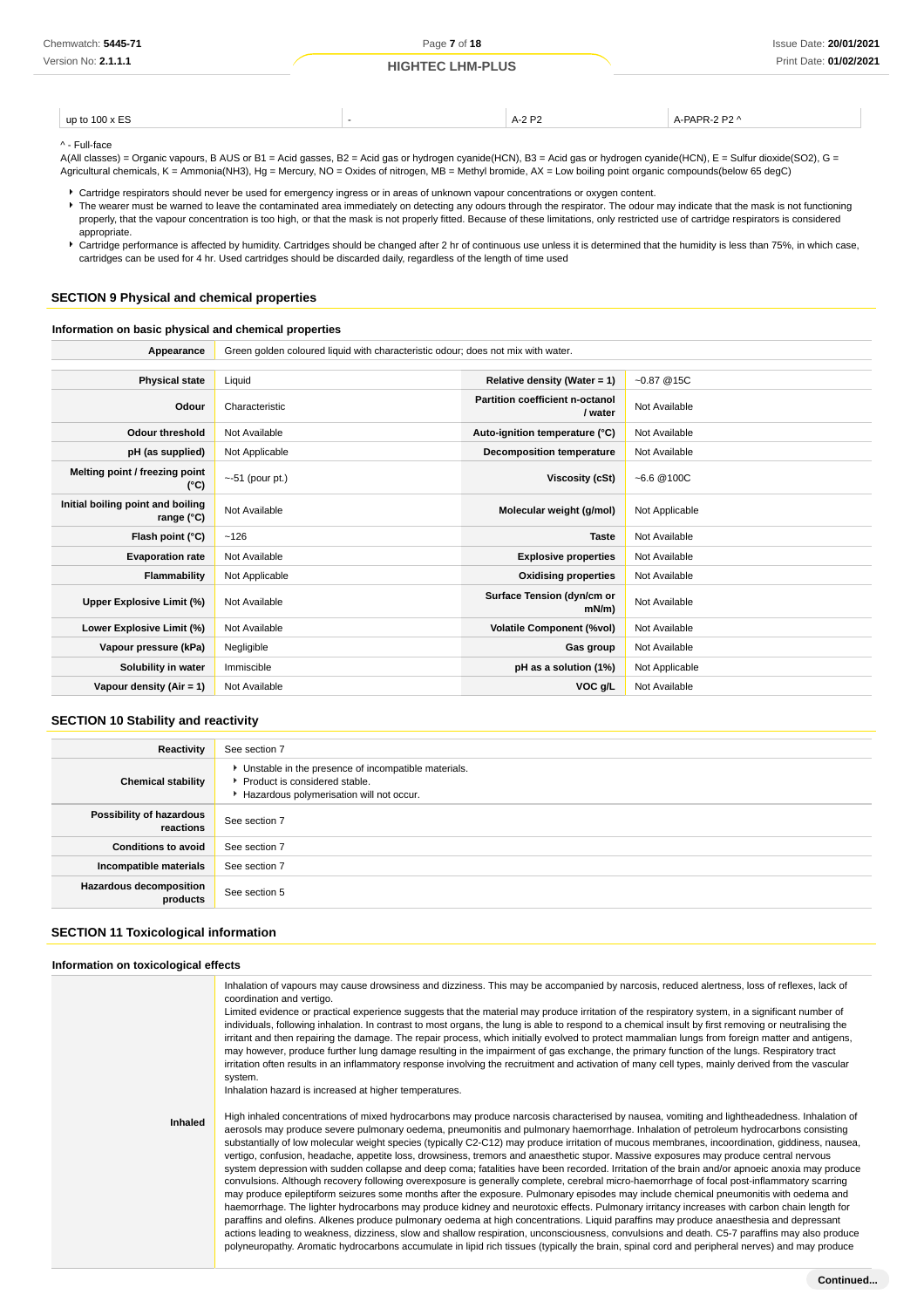|                     | functional impairment manifested by nonspecific symptoms such as nausea, weakness, fatigue and vertigo; severe exposures may produce<br>inebriation or unconsciousness. Many of the petroleum hydrocarbons are cardiac sensitisers and may cause ventricular fibrillations.<br>Central nervous system (CNS) depression may include nonspecific discomfort, symptoms of giddiness, headache, dizziness, nausea,<br>anaesthetic effects, slowed reaction time, slurred speech and may progress to unconsciousness. Serious poisonings may result in respiratory<br>depression and may be fatal.<br>Inhalation of oil droplets/aerosols may cause discomfort and may produce chemical pneumonitis.<br>Inhalation of aerosols (mists, fumes), generated by the material during the course of normal handling, may be damaging to the health of the                                                                                                                                                                                                                                                                                                                                                                                                                                                                                                                                                                                                                                                                                                                                                                                                                                                                                                                                                                                                                                                                                                                                                                                                                                                                                                                                                                                                                                                                                                                                                                                                                                                                                                                                                                                                                                                                                                                                                                                                                                                                                                                                                                                                                                                                                                                                                                                                                                                                                                                                                                                                                                                                                                                                                                                                                                                                                                                                                                                                                                                                                                                                                                                                                                                                                                                                                                                                                                                                                                                                                                                                                                                                                                                                                                                                                                                                                                                                                                                                                                                                                                                                                                                                                                                                                                                                                                                                                                                                                                                                                                                                                                                                                                                                                                                                                                                                                                                                                                                                                                                                                                                                                                                                                                                                                                                                                                                                                                                                                                      |
|---------------------|-----------------------------------------------------------------------------------------------------------------------------------------------------------------------------------------------------------------------------------------------------------------------------------------------------------------------------------------------------------------------------------------------------------------------------------------------------------------------------------------------------------------------------------------------------------------------------------------------------------------------------------------------------------------------------------------------------------------------------------------------------------------------------------------------------------------------------------------------------------------------------------------------------------------------------------------------------------------------------------------------------------------------------------------------------------------------------------------------------------------------------------------------------------------------------------------------------------------------------------------------------------------------------------------------------------------------------------------------------------------------------------------------------------------------------------------------------------------------------------------------------------------------------------------------------------------------------------------------------------------------------------------------------------------------------------------------------------------------------------------------------------------------------------------------------------------------------------------------------------------------------------------------------------------------------------------------------------------------------------------------------------------------------------------------------------------------------------------------------------------------------------------------------------------------------------------------------------------------------------------------------------------------------------------------------------------------------------------------------------------------------------------------------------------------------------------------------------------------------------------------------------------------------------------------------------------------------------------------------------------------------------------------------------------------------------------------------------------------------------------------------------------------------------------------------------------------------------------------------------------------------------------------------------------------------------------------------------------------------------------------------------------------------------------------------------------------------------------------------------------------------------------------------------------------------------------------------------------------------------------------------------------------------------------------------------------------------------------------------------------------------------------------------------------------------------------------------------------------------------------------------------------------------------------------------------------------------------------------------------------------------------------------------------------------------------------------------------------------------------------------------------------------------------------------------------------------------------------------------------------------------------------------------------------------------------------------------------------------------------------------------------------------------------------------------------------------------------------------------------------------------------------------------------------------------------------------------------------------------------------------------------------------------------------------------------------------------------------------------------------------------------------------------------------------------------------------------------------------------------------------------------------------------------------------------------------------------------------------------------------------------------------------------------------------------------------------------------------------------------------------------------------------------------------------------------------------------------------------------------------------------------------------------------------------------------------------------------------------------------------------------------------------------------------------------------------------------------------------------------------------------------------------------------------------------------------------------------------------------------------------------------------------------------------------------------------------------------------------------------------------------------------------------------------------------------------------------------------------------------------------------------------------------------------------------------------------------------------------------------------------------------------------------------------------------------------------------------------------------------------------------------------------------------------------------------------------------------------------------------------------------------------------------------------------------------------------------------------------------------------------------------------------------------------------------------------------------------------------------------------------------------------------------------------------------------------------------------------------------------------------------------------------------------------------------------------------------------------------------|
| Ingestion           | individual.<br>Swallowing of the liquid may cause aspiration of vomit into the lungs with the risk of haemorrhaging, pulmonary oedema, progressing to chemical<br>pneumonitis; serious consequences may result.<br>Signs and symptoms of chemical (aspiration) pneumonitis may include coughing, gasping, choking, burning of the mouth, difficult breathing, and<br>bluish coloured skin (cyanosis).<br>Accidental ingestion of the material may be damaging to the health of the individual.                                                                                                                                                                                                                                                                                                                                                                                                                                                                                                                                                                                                                                                                                                                                                                                                                                                                                                                                                                                                                                                                                                                                                                                                                                                                                                                                                                                                                                                                                                                                                                                                                                                                                                                                                                                                                                                                                                                                                                                                                                                                                                                                                                                                                                                                                                                                                                                                                                                                                                                                                                                                                                                                                                                                                                                                                                                                                                                                                                                                                                                                                                                                                                                                                                                                                                                                                                                                                                                                                                                                                                                                                                                                                                                                                                                                                                                                                                                                                                                                                                                                                                                                                                                                                                                                                                                                                                                                                                                                                                                                                                                                                                                                                                                                                                                                                                                                                                                                                                                                                                                                                                                                                                                                                                                                                                                                                                                                                                                                                                                                                                                                                                                                                                                                                                                                                                                      |
| <b>Skin Contact</b> | Evidence exists, or practical experience predicts, that the material either produces inflammation of the skin in a substantial number of individuals<br>following direct contact, and/or produces significant inflammation when applied to the healthy intact skin of animals, for up to four hours, such<br>inflammation being present twenty-four hours or more after the end of the exposure period. Skin irritation may also be present after prolonged or<br>repeated exposure; this may result in a form of contact dermatitis (nonallergic). The dermatitis is often characterised by skin redness (erythema)<br>and swelling (oedema) which may progress to blistering (vesiculation), scaling and thickening of the epidermis. At the microscopic level there<br>may be intercellular oedema of the spongy layer of the skin (spongiosis) and intracellular oedema of the epidermis.<br>The material may accentuate any pre-existing dermatitis condition<br>Open cuts, abraded or irritated skin should not be exposed to this material<br>Entry into the blood-stream through, for example, cuts, abrasions, puncture wounds or lesions, may produce systemic injury with harmful effects.<br>Examine the skin prior to the use of the material and ensure that any external damage is suitably protected.<br>Limited evidence suggests that repeated exposure may cause skin cracking, flaking or drying following normal handling and use.<br>Aromatic hydrocarbons may produce skin irritation, vasodilation with erythema and changes in endothelial cell permeability. Systemic<br>intoxication, resulting from contact with the light aromatics, is unlikely due to the slow rate of permeation. Branching of the side chain appears to<br>increase percutaneous absorption.                                                                                                                                                                                                                                                                                                                                                                                                                                                                                                                                                                                                                                                                                                                                                                                                                                                                                                                                                                                                                                                                                                                                                                                                                                                                                                                                                                                                                                                                                                                                                                                                                                                                                                                                                                                                                                                                                                                                                                                                                                                                                                                                                                                                                                                                                                                                                                                                                                                                                                                                                                                                                                                                                                                                                                                                                                                                                                                                                                                                                                                                                                                                                                                                                                                                                                                                                                                                                                                                                                                                                                                                                                                                                                                                                                                                                                                                                                                                                                                                                                                                                                                                                                                                                                                                                                                                                                                                                                                                                                                                                       |
| Eye                 | Evidence exists, or practical experience predicts, that the material may cause eye irritation in a substantial number of individuals and/or may<br>produce significant ocular lesions which are present twenty-four hours or more after instillation into the eye(s) of experimental animals.<br>Repeated or prolonged eye contact may cause inflammation characterised by temporary redness (similar to windburn) of the conjunctiva<br>(conjunctivitis); temporary impairment of vision and/or other transient eye damage/ulceration may occur.                                                                                                                                                                                                                                                                                                                                                                                                                                                                                                                                                                                                                                                                                                                                                                                                                                                                                                                                                                                                                                                                                                                                                                                                                                                                                                                                                                                                                                                                                                                                                                                                                                                                                                                                                                                                                                                                                                                                                                                                                                                                                                                                                                                                                                                                                                                                                                                                                                                                                                                                                                                                                                                                                                                                                                                                                                                                                                                                                                                                                                                                                                                                                                                                                                                                                                                                                                                                                                                                                                                                                                                                                                                                                                                                                                                                                                                                                                                                                                                                                                                                                                                                                                                                                                                                                                                                                                                                                                                                                                                                                                                                                                                                                                                                                                                                                                                                                                                                                                                                                                                                                                                                                                                                                                                                                                                                                                                                                                                                                                                                                                                                                                                                                                                                                                                                   |
| <b>Chronic</b>      | There exists limited evidence that shows that skin contact with the material is capable either of inducing a sensitisation reaction in a significant<br>number of individuals, and/or of producing positive response in experimental animals.<br>Limited evidence suggests that repeated or long-term occupational exposure may produce cumulative health effects involving organs or<br>biochemical systems.<br>Repeated or prolonged exposure to mixed hydrocarbons may produce narcosis with dizziness, weakness, irritability, concentration and/or<br>memory loss, tremor in the fingers and tongue, vertigo, olfactory disorders, constriction of visual field, paraesthesias of the extremities, weight<br>loss and anaemia and degenerative changes in the liver and kidney. Chronic exposure by petroleum workers, to the lighter hydrocarbons, has<br>been associated with visual disturbances, damage to the central nervous system, peripheral neuropathies (including numbness and<br>paraesthesias), psychological and neurophysiological deficits, bone marrow toxicities (including hypoplasia possibly due to benzene) and hepatic<br>and renal involvement. Chronic dermal exposure to petroleum hydrocarbons may result in defatting which produces localised dermatoses.<br>Surface cracking and erosion may also increase susceptibility to infection by microorganisms. One epidemiological study of petroleum refinery<br>workers has reported elevations in standard mortality ratios for skin cancer along with a dose-response relationship indicating an association<br>between routine workplace exposure to petroleum or one of its constituents and skin cancer, particularly melanoma. Other studies have been<br>unable to confirm this finding.<br>Hydrocarbon solvents are liquid hydrocarbon fractions derived from petroleum processing streams, containing only carbon and hydrogen atoms,<br>with carbon numbers ranging from approximately C5-C20 and boiling between approximately 35-370 deg C. Many of the hydrocarbon solvents<br>have complex and variable compositions with constituents of 4 types, alkanes (normal paraffins, isoparaffins, and cycloparaffins) and aromatics<br>(primarily alkylated one- and two-ring species). Despite the compositional complexity, most hydrocarbon solvent constituents have similar<br>toxicological properties, and the overall toxicological hazards can be characterized in generic terms. Hydrocarbon solvents can cause chemical<br>pneumonitis if aspirated into the lung, and those that are volatile can cause acute CNS effects and/or ocular and respiratory irritation at exposure<br>levels exceeding occupational recommendations. Otherwise, there are few toxicologically important effects. The exceptions, n-hexane and<br>naphthalene, have unique toxicological properties<br>Animal studies:<br>No deaths or treatment related signs of toxicity were observed in rats exposed to light alkylate naphtha (paraffinic hydrocarbons) at<br>concentrations of 668, 2220 and 6646 ppm for 6 hrs/day, 5 days/wk for 13 weeks. Increased liver weights and kidney toxicity (male rats) was<br>observed in high dose animals. Exposure to pregnant rats at concentrations of 137, 3425 and 6850 ppm did not adversely affect reproduction or<br>cause maternal or foetal toxicity. Lifetime skin painting studies in mice with similar naphthas have shown weak or no carcinogenic activity<br>following prolonged and repeated exposure. Similar<br>naphthas/distillates, when tested at nonirritating dose levels, did not show any significant carcinogenic activity indicating that this tumorigenic<br>response is likely related to chronic irritation and not to dose. The mutagenic potential of naphthas has been reported to be largely negative in a<br>variety of mutagenicity tests. The exact relationship between these results and human health is not known. Some components of this product<br>have been shown to produce a species specific, sex hormonal dependent kidney lesion in male rats from repeated oral or inhalation exposure.<br>Subsequent research has shown that the kidney damage develops via the formation of a alpha-2u-globulin, a mechanism unique to the male rat.<br>Humans do not form alpha-2u-globulin, therefore, the kidney effects resulting from this mechanism are not relevant in human.<br>Exposure to the material may cause concerns for human fertility, on the basis that similar materials provide some evidence of impaired fertility in<br>the absence of toxic effects, or evidence of impaired fertility occurring at around the same dose levels as other toxic effects, but which are not a<br>secondary non-specific consequence of other toxic effects.<br>Exposure to the material may cause concerns for humans owing to possible developmental toxic effects, on the basis that similar materials tested<br>in appropriate animal studies provide some suspicion of developmental toxicity in the absence of signs of marked maternal toxicity, or at around<br>the same dose levels as other toxic effects but which are not a secondary non-specific consequence of other toxic effects.<br>Principal route of exposure is by skin contact; lesser exposures include inhalation of fumes from hot oils, oil mists or droplets. Prolonged contact<br>with mineral oils carries with it the risk of skin conditions such as oil folliculitis, eczematous dermatitis, pigmentation of the face (melanosis) and<br>warts on the sole of the foot (plantar warts). With highly refined mineral oils no appreciable systemic effects appear to result through skin<br>absorption.<br>Exposure to oil mists frequently elicits respiratory conditions, such as asthma; the provoking agent is probably an additive. High oil mist<br>concentrations may produce lipoid pneumonia although clinical evidence is equivocal. In animals exposed to concentrations of 100 mg/m3 oil<br>mist, for periods of 12 to 26 months, the activity of lung and serum alkaline phosphatase enzyme was raised; 5 mg/m3 oil mist did not produce<br>this response. These enzyme changes are sensitive early indicators of lung damage. Workers exposed to vapours of mineral oil and kerosene for |

5 to 35 years showed an increased prevalence of slight basal lung fibrosis.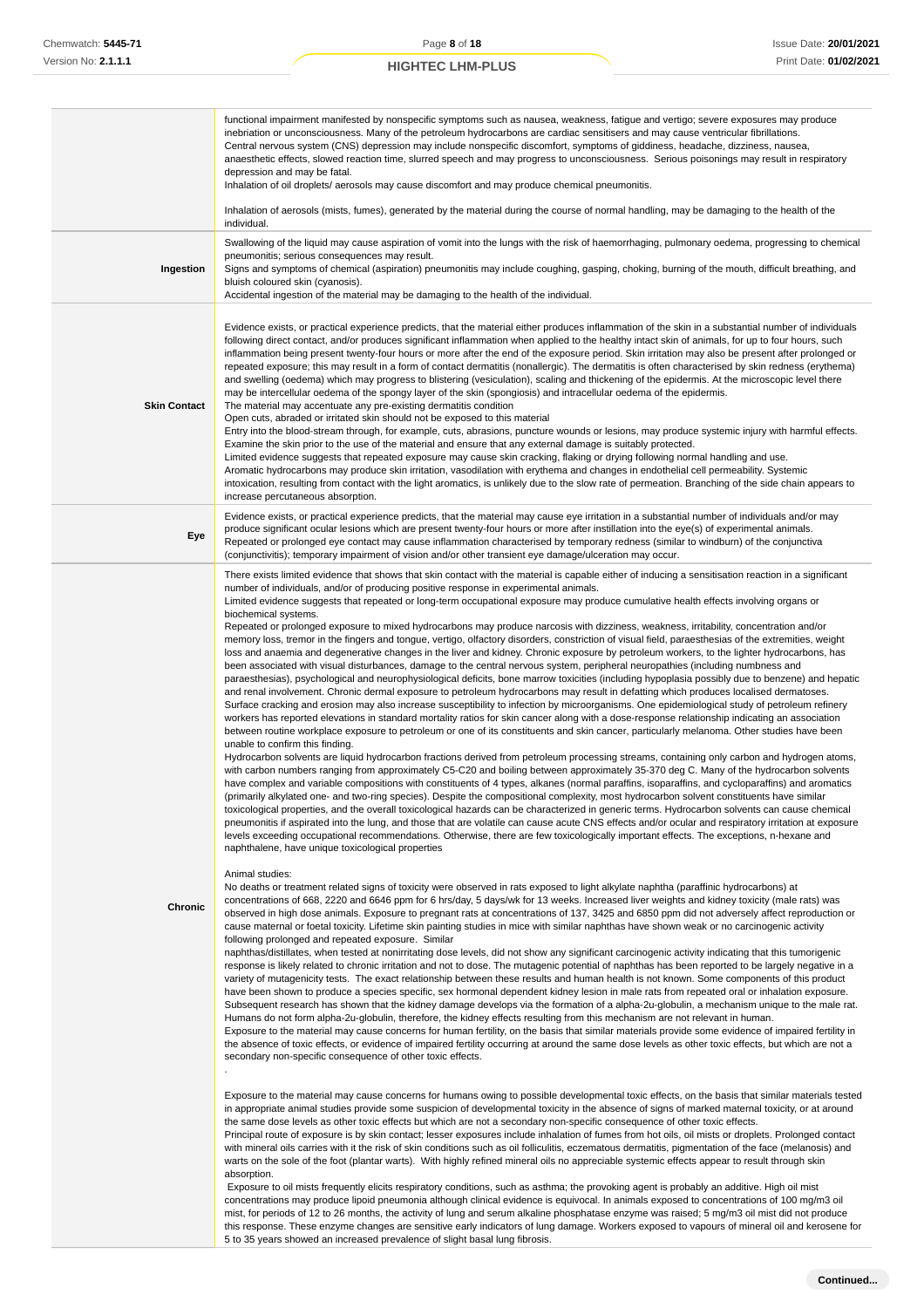|                                                              | <b>TOXICITY</b>                                      | <b>IRRITATION</b>                                    |
|--------------------------------------------------------------|------------------------------------------------------|------------------------------------------------------|
| <b>HIGHTEC LHM-PLUS</b>                                      | Not Available                                        | Not Available                                        |
|                                                              | <b>TOXICITY</b>                                      | <b>IRRITATION</b>                                    |
|                                                              | Dermal (rabbit) LD50: >2000 mg/kg <sup>[2]</sup>     | Eye: no adverse effect observed (not irritating)[1]  |
| naphthenic distillate, light, hydrotreated (severe)          | Inhalation(Rat) LC50; = 2.18 mg/l4hrs <sup>[2]</sup> | Skin: no adverse effect observed (not irritating)[1] |
|                                                              | Oral(Rat) LD50; >5000 mg/kg <sup>[2]</sup>           |                                                      |
|                                                              | <b>TOXICITY</b>                                      | <b>IRRITATION</b>                                    |
|                                                              | Dermal (rabbit) LD50: >2000 mg/kg <sup>[2]</sup>     | Eye: no adverse effect observed (not irritating)[1]  |
| paraffinic distillate, light, hydrotreated (severe)          | Inhalation(Rat) LC50; =2.18 mg/l4hrs <sup>[2]</sup>  | Skin: no adverse effect observed (not irritating)[1] |
|                                                              | Oral(Rat) LD50; >5000 mg/kg <sup>[2]</sup>           |                                                      |
|                                                              | <b>TOXICITY</b>                                      | <b>IRRITATION</b>                                    |
|                                                              | Dermal (rabbit) LD50: >2000 mg/kg <sup>[2]</sup>     | Eye: Not irritating (OECD 405) *                     |
| C14-20 aliphatics (<=2% aromatics)                           | Inhalation(Rat) LC50; =4.6 mg/l4hrs <sup>[2]</sup>   | Eye: no adverse effect observed (not irritating)[1]  |
|                                                              | Oral(Rat) LD50; =7400 mg/kg <sup>[2]</sup>           | Skin: Not irritating (OECD 404)*                     |
|                                                              |                                                      | Skin: adverse effect observed (irritating)[1]        |
|                                                              | <b>TOXICITY</b>                                      | <b>IRRITATION</b>                                    |
| alkyl methacrylate copolymer                                 | Not Available                                        | Not Available                                        |
|                                                              | <b>TOXICITY</b>                                      | <b>IRRITATION</b>                                    |
| 2,6-di-tert-butylphenol                                      | Dermal (rabbit) LD50: >0.01 mg/kg <sup>[2]</sup>     | Eye: no adverse effect observed (not irritating)[1]  |
|                                                              | Oral(Rat) LD50; >5000 mg/kg[1]                       | Skin: adverse effect observed (irritating)[1]        |
|                                                              | <b>TOXICITY</b>                                      | <b>IRRITATION</b>                                    |
| 3-(diisobutoxythiophosphorylsulfanyl)methylpropionic<br>acid | dermal (rat) LD50: >2000 mg/kg <sup>[1]</sup>        | Eye (rabbit): slight *                               |
|                                                              | Oral(Rat) LD50; >2000 mg/kg <sup>[1]</sup>           | Skin (rabbit): non-irritating *                      |
|                                                              | <b>TOXICITY</b>                                      | <b>IRRITATION</b>                                    |
| N-alkylated benzotriazole                                    | dermal (rat) LD50: >2000 mg/kg $[2]$                 | Not Available                                        |
|                                                              | Oral(Rat) LD50; 3300 mg/kg <sup>[2]</sup>            |                                                      |
| oleic acid, triethylenetetramine, dodecenylsuccinic          | <b>TOXICITY</b>                                      | <b>IRRITATION</b>                                    |
| anhydride reaction product                                   | Not Available                                        | Not Available                                        |

Legend: 1. Value obtained from Europe ECHA Registered Substances - Acute toxicity 2.\* Value obtained from manufacturer's SDS. Unless otherwise specified data extracted from RTECS - Register of Toxic Effect of chemical Substances

| PARAFFINIC DISTILLATE, LIGHT, HYDROTREATED (SEVERE) | * Q8 MSDS                                                                                                                                                                                                                                                                                                                                                                                                                                                                                                                                                                                                                                                                                                                                                                                                                                                                                                                                                                                                                                                                                                                                                                                                                                                                                                                                                                                                                                                                                                                                                                                                                                                        |
|-----------------------------------------------------|------------------------------------------------------------------------------------------------------------------------------------------------------------------------------------------------------------------------------------------------------------------------------------------------------------------------------------------------------------------------------------------------------------------------------------------------------------------------------------------------------------------------------------------------------------------------------------------------------------------------------------------------------------------------------------------------------------------------------------------------------------------------------------------------------------------------------------------------------------------------------------------------------------------------------------------------------------------------------------------------------------------------------------------------------------------------------------------------------------------------------------------------------------------------------------------------------------------------------------------------------------------------------------------------------------------------------------------------------------------------------------------------------------------------------------------------------------------------------------------------------------------------------------------------------------------------------------------------------------------------------------------------------------------|
| C14-20 ALIPHATICS (<=2% AROMATICS)                  | Studies indicate that normal, branched and cyclic paraffins are absorbed from the mammalian<br>gastrointestinal tract and that the absorption of n-paraffins is inversely proportional to the carbon chain<br>length, with little absorption above C30. With respect to the carbon chain lengths likely to be present in<br>mineral oil, n-paraffins may be absorbed to a greater extent that iso- or cyclo-paraffins.<br>The major classes of hydrocarbons have been shown to be well absorbed by the gastrointestinal tract in<br>various species. In many cases, the hydrophobic hydrocarbons are ingested in association with dietary<br>lipids. The dependence of hydrocarbon absorption on concomitant triglyceride digestion and<br>absorption, is known as the "hydrocarbon continuum hypothesis", and asserts that a series of<br>solubilising phases in the intestinal lumen, created by dietary triglycerides and their digestion products,<br>afford hydrocarbons a route to the lipid phase of the intestinal absorptive cell (enterocyte) membrane.<br>While some hydrocarbons may traverse the mucosal epithelium unmetabolised and appear as solutes<br>in lipoprotein particles in intestinal lymph, there is evidence that most hydrocarbons partially separate<br>from nutrient lipids and undergo metabolic transformation in the enterocyte. The enterocyte may play a<br>major role in determining the proportion of an absorbed hydrocarbon that, by escaping initial<br>biotransformation, becomes available for deposition in its unchanged form in peripheral tissues such as<br>adipose tissue, or in the liver.<br>*Exxsol D 100 SDS |
| 2,6-DI-TERT-BUTYLPHENOL                             | For hindered phenols:<br>Available data shows that acute toxicity of these substances is low.<br>Mutagenicity. Data from bacterial reverse mutation assays and in vitro and in vivo chromosome<br>aberration studies were reviewed. All assays, with and without metabolic activation, were negative. The<br>weight of evidence for mutagenic potential for this category indicates these substances are not<br>mutagenic.<br>In Vitro Chromosome Aberration Studies. In vitro chromosome aberration studies are available for<br>several members All except 2,6-di-tert-butyl-p-cresol were negative<br>In Vivo Chromosome Aberration Studies. In vivo studies evaluating chromosome damage are<br>available for six of the hindered phenols. All in vivo evaluations were negative.<br>Repeated Dose Toxicity. Repeated dose toxicity data of approximately three months (90-day, 12- and                                                                                                                                                                                                                                                                                                                                                                                                                                                                                                                                                                                                                                                                                                                                                                      |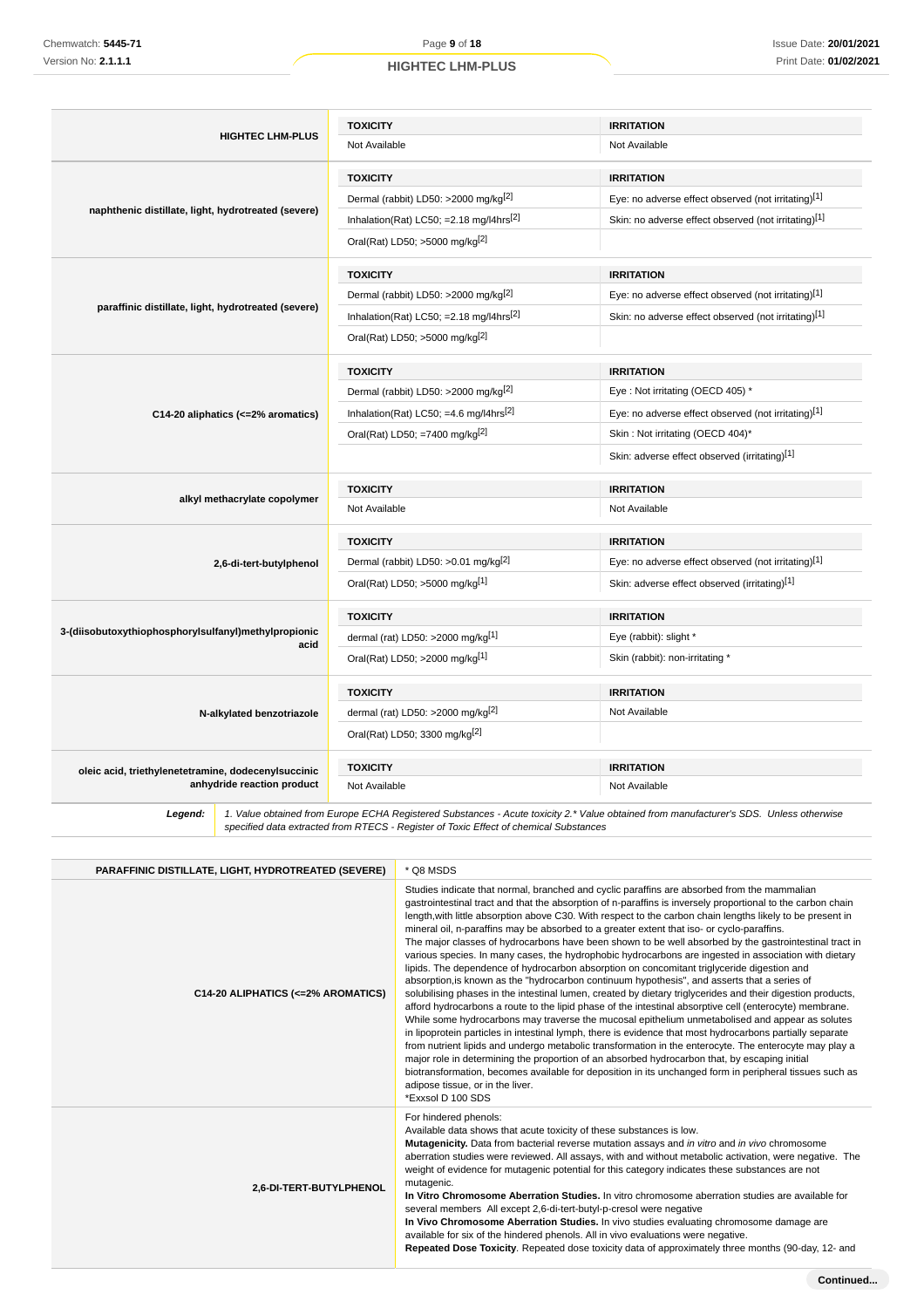13-week) are available for some of the substances in this group. The liver was the target organ in rats for almost all of the substances with subchronic toxicity data in that species. Other target organs included thyroid and kidney and mesenteric lymph nodes. NOAELs in rats ranged from 100 ppm (approximately 5 mg/kg/day) to 10,000 ppm (500 mg/kg/day

**Carcinogenicity:** Data is available for 2,6-di-tert-butyl-p-cresol (128-37-0); and 4,4'-thiobis-6-(t-butylm-cresol) (96-69-5). Liver adenomas were reported for 2,6-di-tert-butyl-p-cresol (128-37-0) and a NOAEL was established for the study at 25 mg/kg/day. 4,4'-Thiobis-6-(t-butyl-m-cresol) (96-69-5) was not carcinogenic in rats or mice, but the kidney was identified as a target organ in female rats

Asthma-like symptoms may continue for months or even years after exposure to the material ceases. This may be due to a non-allergenic condition known as reactive airways dysfunction syndrome (RADS) which can occur following exposure to high levels of highly irritating compound. Key criteria for the diagnosis of RADS include the absence of preceding respiratory disease, in a non-atopic individual, with abrupt onset of persistent asthma-like symptoms within minutes to hours of a documented exposure to the irritant. A reversible airflow pattern, on spirometry, with the presence of moderate to severe bronchial hyperreactivity on methacholine challenge testing and the lack of minimal lymphocytic inflammation, without eosinophilia, have also been included in the criteria for diagnosis of RADS. RADS (or asthma) following an irritating inhalation is an infrequent disorder with rates related to the concentration of and duration of exposure to the irritating substance. Industrial bronchitis, on the other hand, is a disorder that occurs as result of exposure due to high concentrations of irritating substance (often particulate in nature) and is completely reversible after exposure ceases. The disorder is characterised by dyspnea, cough and mucus production.

for alkylphenolics category:

The alkylphenolics may be divided into three groups.

Group I: ortho-substituted mono-alkylphenols: Group II para-substituted mono-alkylphenols

Group III: di- and tri-substituted mixed alkyl phenols

The subdivision of the category alkylphenols into ortho, para and the di/tri-substituted mixed members is supported by several published investigations. In assessing antimicrobial and antifouling activity of twenty-three alkylphenols, a significant difference was noted between para and ortho-substituted materials. In particular, biological activity was found to vary parabolically with increasing hydrophobicity of the para-substituent while introduction of a bulky substituent at the ortho-position resulted in a very significant decrease in antimicrobial, antifouling, and membrane-perturbation potency. Several alkylphenolic analogs of butylated hydroxytoluene (BHT) were examined for hepatotoxicity in mice depleted of hepatic glutathione. The structural requirement of both hepatic and pulmonary toxicity was a phenol ring having benzylic hydrogen atoms at the para position and an ortho-alkyl group(s) that moderately hinders the phenolic hydroxyl group. It is noteworthy that in this model, neither of the Group III members TTBP (2,4,6-tri-tert-butylphenol) nor 2,6-DTBP (2,6-di-tert-butylphenol) showed either hepatic or pulmonary toxicity. Lastly, important differences were observed in gene activation (recombinant yeast cell assay – Lac-Z reporter gene) between ortho-substituted and para-substituted alkylphenol

**Acute toxicity:** The acute (single-dose) toxicity of alkylphenols examined to date shows consistency, with LD50 values ranging from approximately 1000 mg/kg to over 2000 mg/kg. These data demonstrate a very low level of acute systemic toxicity and do not suggest any unique structural specificity, despite the general tendency for the chemicals to be, at least, irritants to skin

**Repeat dose toxicity**: The available studies for members drawn from the three groups range from 28-day and 90-day general toxicity studies, through developmental toxicity and

reproductive/developmental screening, to multigeneration reproductive studies are available for some category members

For the overall category of alkylphenols, the dosage at which the relatively mild general toxicity appears tends only to fall below 100 mg/kg/day with extended treatment, with an overall NOAEL for the category of approximately 20 mg/kg/day. No unusual and no apparent structurally unique toxicity is evident Repeat dose studies on OTBP (o-tert-butylphenol; Group I) and PTBP (p-tert-butylphenol; Group II) suggest the forestomach to be the main organ affected. OTBP also appears to have a mild (though statistically significant) protective effect against benzo[a]pyrene induced forestomach tumors. Long-term treatment with high dietary dose levels of PTBP caused hyperplastic changes in the forestomach epithelium of rats and hamsters, a likely consequence of the irritancy of the material. The relevance of this for human hazard is doubtful, particularly since there is no analogous structure in humans to the forestomach of rodents.

There was no evidence of an effect on reproductive function at dosages up to 150 mg/kg. One reproductive screening study reported increased 'breeding loss' and also reduced pup weight gain and survival in early lactation at 750 mg/kg/day. It is reasonable to assume that these effects were secondary to "severe toxic symptoms" reported in the dams at this dosage. Other than an indication of a very mildly oestrogenic effect of PNP (p-nonylphenol; Group II) at a high dose levels (200-300 mg/kg/day) no effect on development was seen in a multigeneration study.

By means of the classification method of Verhaar \* all the alkylphenols would be classified as Type 2 compounds (polar narcotics). Narcosis, a non-specific mode of toxicity is caused by disruption (perturbation) of the cell membrane. The ability to induce narcosis is dependent on the hydrophobicity of the substance with biochemical activation or reaction involved. Such narcotic effects are also referred to as minimum or base-line toxicity. Polar narcotics such as the category phenols are usually characterised by having hydrogen bond donor activity and are thought to act by a similar mechanism to the inert, narcotic compounds but exhibit above base-line toxicity. In fact, a large number of alkylphenols have been evaluated as intravenous anesthetic agents. While the structure-activity relationships were found to be complex, the anesthetic potency and kinetics appeared to be a function of both the lipophilic character and the degree of steric hindrance exerted by ortho substituents. Less steric hindrance resulted in lower potency, while greater crowding led to complete loss of anesthetic activity and greater lipophilicity resulted in slower kinetics. These data support the notion that the alkylphenols behave as polar narcotics. In addition, the anaesthetic activity/potency differences seen with varying structure and placement of substituents strongly supports the division of alkylphenols category into the ortho, para, and di/tri-substituted groups (i.e. Group I, II and III, respectively).

**Genotoxicity: I**t reasonable to consider the mutagenic potential of all the alkylphenols together because only functional group is the phenolic, which is not a structural alert for mutagenicity. The data support this, since the results of genotoxicity testing are uniformly negative for all category substances examined

\* Verhaar, H.J.M. van Leeuwen, C.J. and Hermens, J.L.M., Classifying Environmental Pollutants. 1: Structure-Activity Relationships for Prediction of Aquatic Toxicity, Chemosphere (25), pp 471 – 491 (1992).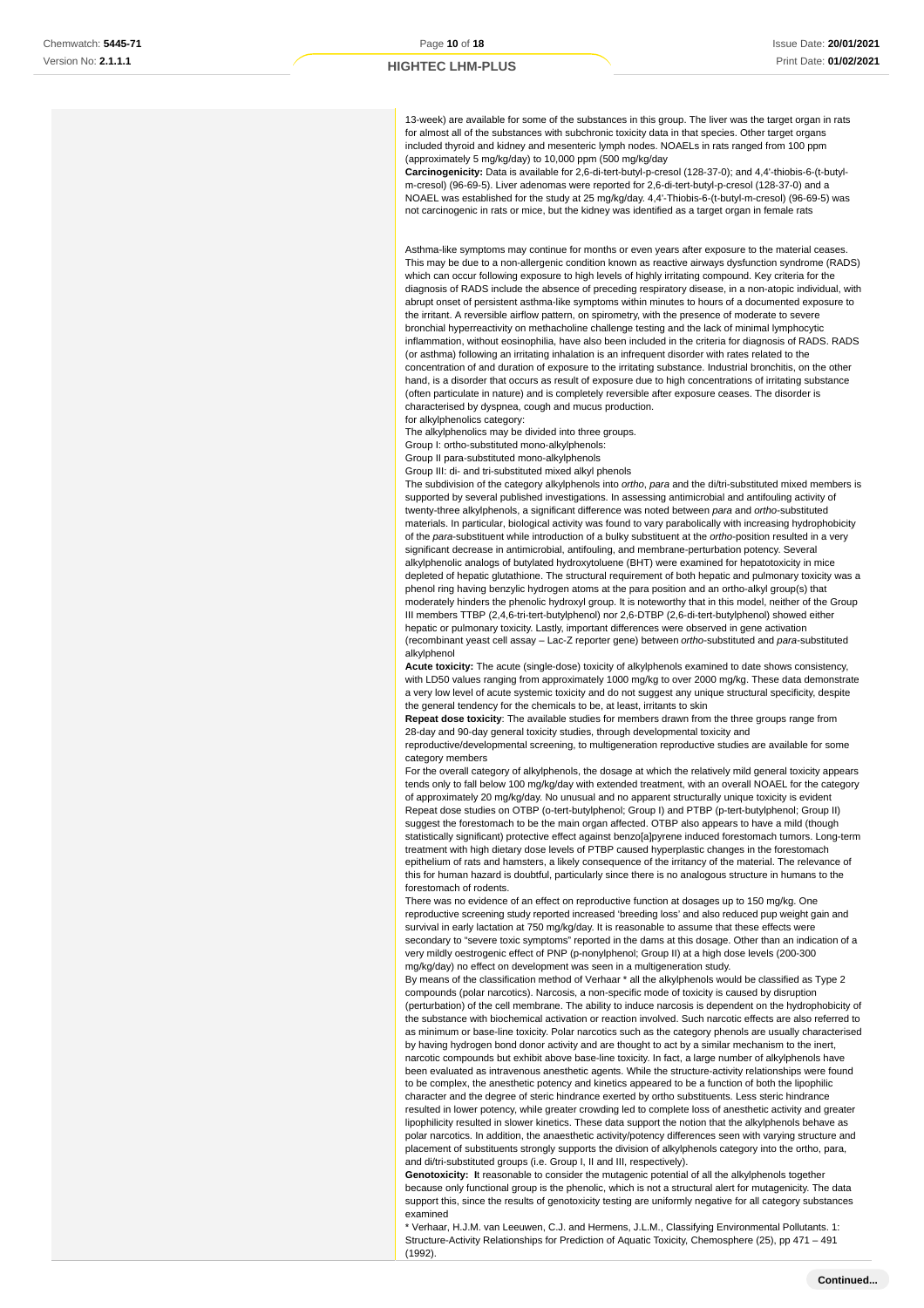**ACID**

**N-ALKYLATED BENZOTRIAZOLE**

**3-(DIISOBUTOXYTHIOPHOSPHORYLSULFANYL)METHYLPROPIONIC**

mg/kg/day bw \* Non-mutagenic in bacterial reverse mutation assay \* Non-genotoxic in in vivo micronucleus test \* The chemical was of low acute oral and dermal toxicity in rats, was not a skin irritant but was a slight eye irritant in rabbits, and was neither mutagenic in bacteria nor clastogenic in mouse bone marrow cells. It was a skin sensitiser in guinea pigs and exhibited systemic effects at a dose of 500 mg/kg/day bw in a 28-day oral repeated dose study in rats although some of these effects may have been adaptive in nature Clinical Chemistry Elevated triglyceride and phospholipid levels were noted in high dose animals of both sexes and elevated cholesterol levels in high dose females. These changes were considered to be an adaptive response and were reversed during the recovery period. All changes were within the 95% confidence limits of the historical control data. Higher albumin levels and albumin/globulin ratios were found in high dose animals of both sexes, higher total protein in high dose females. After recovery the elevated albumin levels persisted in males. All changes were within the 95% confidence limits of the historical control data. High dose males exhibited higher urea and lower creatinine levels which were within the 95% confidence limits of the historical control data. Haematology Plasma haemoglobin concentration and haematocrit were lower in high dose animals and red blood cell count was lower in high dose females. The toxicological significance of these findings is uncertain. High dose animals exhibited a prolonged activated partial thromboplastin time, females had a shorter thromboplastin time and males had a higher platelet count. All changes were within the 95% confidence limits of the historical control data. Prolonged activated PTT and platelet counts reached statistical significance in high dose recovery group males. Urinalysis Ketone was present in mid dose females and high dose animals of both sexes and was considered to be related to the adaptive changes in lipid metabolism. High dose females exhibited higher specific gravity and high dose animals of both sexes had slightly lower urine production. These were within the 95% confidence limits of historical control data and may indicate a possible change in the ability to concentrate urine. Effects in Organs High dose animals exhibited higher absolute and relative liver weights. These effects persisted in males at the end of the recovery period and were considered to be treatment related yet adaptive. High dose animals exhibited higher kidney/body weight ratios, higher absolute kidney weights and kidney to brain weight ratio. Mid dose males also exhibited an elevated kidney/body weight ratio. CONCLUSION The No

Evidence of sensitisation in guinea pig skin assay \* Oral repeat dose toxicity (28 days): NOEL 20

\*RT Vanderbilt MSDS Repeat dose toxicity: A combined repeated dose toxicity study with the reproduction/developmental toxicity screening test (OECD 422) revealed parental toxicity at 150 mg/kg bw (clinical signs, reduced body weight gains with lower food consumption, slightly reduced thymus organ weight, and microscopic findings in the thymus and spleen). The NOAEL was considered to be 45 mg/kg body weight per day Genetic toxicity: The test compound did not cause mutations in bacteria and in mammalian cell culture Data obtained with a structural analogue did not reveal any potential for clastogenic effects in mammalian cells \*\* REACh Dossier

Observed Effect Level (NOEL) was established as 20 mg/kg bw/day in this study, based on elevated

kidney/body weight ratio in males NICNAS Full Public Report 11 September 2002

For benzotriazoles

There are several indications that the effects of phenolic benzotriazoles described in the literature might be caused by endocrine disruption, e.g. reduced concentrations of testosterone, higher concentrations of CYP 450, or higher activity of ethoxyresorufin-O-deethylase (EROD-activity). As in these cases there are also indications for toxic effects on the liver reported, the effects might actually be only secondary effects. With the present knowledge it is not possible to attribute them unambiguously as endocrine adverse effects of an equivalent level of concern.

Several benzotriazole UV stabilisers showed significant human aryl hydrocarbon receptor (AhR) ligand activity.The AhR has roles in regulating immunity, stem cell maintenance, and cellular differentiation A study indicated that certain benzotriazole UV stabilisers have the potential to accumulate and exert potent physiological effects in humans, analogous to polycyclic aromatic hydrocarbons and dioxins, which are known stable and toxic ligands. The polycyclic aromatic hydrocarbon the polycyclic aromatic hydrocarbon, benzo[a]pyrene (BaP), a ligand for AhR, induces its own metabolism and bioactivation to a toxic metabolites.

Benzotriazole is the core structure present within the phenolic benzotriazole class. In vitro metabolism with rat liver microsomes yielded formation of 5- and 4-hydroxybenzotriazole (1.6 and 0.32% of the amount added, respectively).Overall metabolism was low (<5% of the total amount added) Oral acute studies in rats and mice yielded LD50 values that ranged from 560 to 909 mg/kg. Intraperitoneal LD50 values in mice and rats ranged from 400-1000 and 500-900 mg/kg, respectively. A mouse intravenous LD50 of 238 mg/kg was identified. Dermal LD50 values were =1000 mg/kg in rats and rabbits, and inhalation LC50 values in rats were 1.5 mg/L and 1.91 mg/L/3 hours). Subchronic and short-term studies showed that oral administration to mice produced minimal effects on body weight while dose-dependent decreases in body weight were observed in rats. Endocrine effects, normocytic anemia, and leukopenia were noted in rats dosed for 26 weeks.The TDLo was 109 mg/kg. No effects on deaths and no clinical symptoms were noted in mice or rats orally administered (in food) benzotriazole =78 weeks. Additionally, no dose-related effects on reproductive organs were noted in either sex. Neoplastic liver nodules were observed in male Fischer rats fed 12,100 ppm benzotriazole for 78 weeks.However,historic laboratory controls incidences varied from 0 to 11% so the treatmentrelated effects could not be determined. Brain tumors occurred in three males and one female rat. Incidence of endometrial stromal polyps was increased significantly in female rats fed 6700 ppm for 78 weeks (22%), but not in female rats fed 12,100 ppm (16%). Significant increase in alveolar/bronchiolar carcinomas (18%) was observed female B6C3F1 fed 11,700 ppm benzotriazole for 104 weeks. Comparatively, a.similar increase was not observed in female mice fed 23,500 ppm benzotriazole for the same period of time (6% increase). Historical laboratory control incidences varied from 0 to 7%. Genotoxicity studies indicate that the compound was not mutagenic to S. typhimurium strains TA97, TA98, or TA100 in the presence or absence of S9, or Chinese hamster ovary cells. Benzotriazole was also not mutagenic to S. typhimurium strain TA1535 in the absence of S9, but was mutagenic in the presence of S9.Conflicting results were obtained for effects in S. typhimurium strains TA1537 and TA1538 and E. coli WP2 uvrA. It did not produce DNA damage in E. coli PQ37. In Chinese hamster ovary cells, benzotriazole induced chromosomal aberrations in the presence of S9 and sister chromatid exchange in the absence of S9. Benzotriazole was not genotoxic in the mouse micronucleus assay at 800 mg/kg. Benzotriazole was identified as a non-sensitizer in the guinea pig maximization test. Benzotriazole was identified as irritating to rabbit eyes and minimally irritating to rabbit and guinea pig skin

For phenolic benzotriazoles

Overall, oral exposure (either through gavage or in feed) of the tested chemicals to rats led to liver effects. Increased absolute and/or relative liver weights were observed in several studies. Body weight and body weight gain changes were observed after administration of several test substances Histopathological changes (e.g.,foci, hypertrophy, and cytoplasmic vacuolization) and altered liver enzyme content and activities were also noted after treatment with different phenolic benzotriazoles.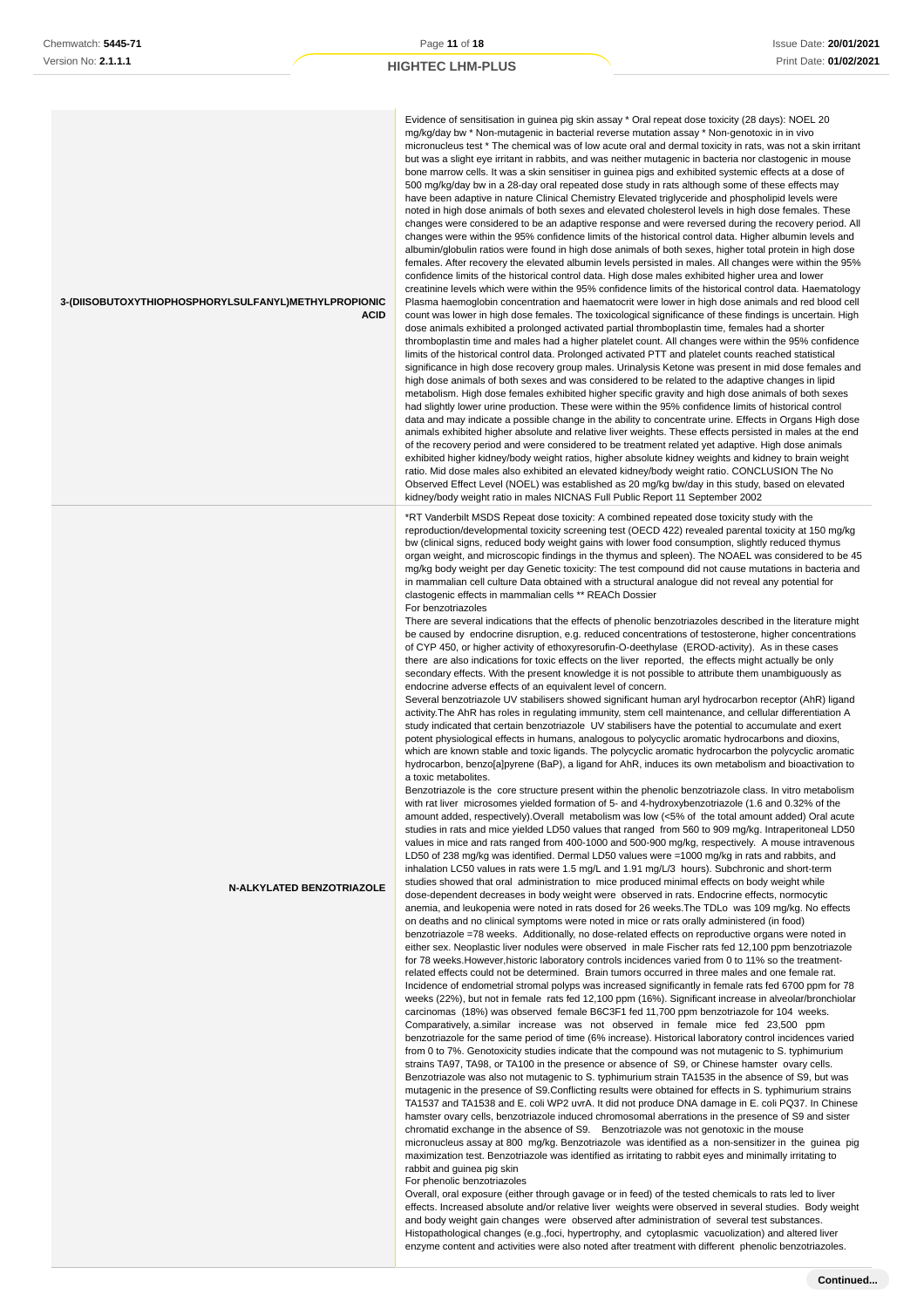#### Haematological effects (e.g., altered white and red blood cell counts, altered albumin levels, and packed cell volume) were observed. For those studies that calculated no observed adverse effect levels (NOAELs), the values ranged from  $\leq$ 0.5 to  $\approx$ 5685 mg/kg/day **Reproductive and teratology effects**: The chemicals tested produced a variety of effects. Some chemicals were shown to affect reproductive organ weights, but no direct studies in reproduction and development were located. **Genotoxicity** None of the tested compounds were identified as mutagenic in vitro in the absence or presence of a metabolic system (S9) or in vivo Chemical Information Review Document for Phenolic Benzotriazoles: Supporting Nomination for Toxicological Evaluation by the National Toxicology Program October 2011 http://ntp.niehs.nih.gov/ntp/noms/support\_docs/phenolicbenzotriazoles\_cird\_oct2011\_508.pdf **OLEIC ACID, TRIETHYLENETETRAMINE, DODECENYLSUCCINIC ANHYDRIDE REACTION PRODUCT** Fatty acid amides (FAA) are ubiquitous in household and commercial environments. The most common of these are based on coconut oil fatty acids alkanolamides. These are the most widely studied in terms of human exposure. Fatty acid diethanolamides (C8-C18) are classified by Comite Europeen des Agents de Surface et de leurs Intermediaires Organiques (CESIO) as Irritating (Xi) with the risk phrases R38 (Irritating to skin) and R41 (Risk of serious damage to eyes). Fatty acid monoethanolamides are classified as Irritant (Xi) with the risk phrases R41 Several studies of the sensitization potential of cocoamide diethanolamide (DEA) indicate that this FAA induces occupational allergic contact dermatitis and a number of reports on skin allergy patch testing of cocoamide DEA have been published. These tests indicate that allergy to cocoamide DEA is becoming more common. Alkanolamides are manufactured by condensation of diethanolamine and the methylester of long chain fatty acids. Several alkanolamides (especially secondary alkanolamides) are susceptible to nitrosamine formation which constitutes a potential health problem. Nitrosamine contamination is possible either from pre-existing contamination of the diethanolamine used to manufacture cocoamide DEA, or from nitrosamine formation by nitrosating agents in formulations containing cocoamide DEA. According to the Cosmetic Directive (2000) cocoamide DEA must not be used in products with nitrosating agents because of the risk of formation of N-nitrosamines. The maximum content allowed in cosmetics is 5% fatty acid dialkanolamides, and the maximum content of N-nitrosodialkanolamines is 50 mg/kg. The preservative 2-bromo-2-nitropropane-1,3-diol is a known nitrosating agent for secondary and tertiary amines or amides. Model assays have indicated that 2-bromo-2-nitropropane-1,3-diol may lead to the N-nitrosation of diethanolamine forming the carcinogenic compound, N-nitrosodiethanolamine which is a potent liver carcinogen in rats (IARC 1978). Several FAAs have been tested in short-term genotoxicity assays. No indication of any potential to cause genetic damage was seen Lauramide DEA was tested in mutagenicity assays and did not show mutagenic activity in Salmonella typhimurium strains or in hamster embryo cells. Cocoamide DEA was not mutagenic in strains of Salmonella typhimurium when tested with or without metabolic activation Environmental and Health Assessment of Substances in Household Detergents and Cosmetic Detergent Products, Environment Project, 615, 2001. Miljoministeriet (Danish Environmental Protection Agency) For Fatty Nitrogen Derived (FND) Amides (including several high molecular weight alkyl amino acid amides) The chemicals in the Fatty Nitrogen Derived (FND) Amides of surfactants are similar to the class in general as to physical/chemical properties, environmental fate and toxicity. Human exposure to these chemicals is substantially documented. The Fatty nitrogen-derived amides (FND amides) comprise four categories: Subcategory I: Substituted Amides Subcategory II: Fatty Acid Reaction Products with Amino Compounds (Note: Subcategory II chemicals, in many cases, contain Subcategory I chemicals as major components) Subcategory III: Imidazole Derivatives Subcategory IV: FND Amphoterics Acute Toxicity: The low acute oral toxicity of the FND Amides is well established across all Subcategories by the available data. The limited acute toxicity of these chemicals is also confirmed by four acute dermal and two acute inhalation studies. Repeated Dose and Reproductive Toxicity: Two subchronic toxicity studies demonstrating low toxicity are available for Subcategory I chemicals. In addition, a 5-day repeated dose study for a third chemical confirmed the minimal toxicity of these chemicals. Since the Subcategory I chemicals are major components of many Subcategory II chemicals, and based on the low repeat-dose toxicity of the amino compounds (e.g. diethanolamine, triethanolamine) used for producing the Subcategory II derivatives, the Subcategory I repeat-dose toxicity studies adequately support Subcategory II. Two subchronic toxicity studies in Subcategory III confirmed the low order of repeat dose toxicity for the FND Amides Imidazole derivatives. For Subcategory IV, two subchronic toxicity studies for one of the chemicals indicated a low order of repeat-dose toxicity for the FND amphoteric salts similar to that seen in the other categories. Genetic Toxicity in vitro: Based on the lack of effect of one or more chemicals in each subcategory, adequate data for mutagenic activity as measured by the Salmonella reverse mutation assay exist for all of the subcategories. Developmental Toxicity: A developmental toxicity study in Subcategory I and in Subcategory IV and a third study for a chemical in Subcategory III are available. The studies indicate these chemicals are not developmental toxicants, as expected based on their structures, molecular weights, physical properties and knowledge of similar chemicals. As above for repeat-dose toxicity, the data for Subcategory I are adequate to support Subcategory II. In evaluating potential toxicity of the FND Amides chemicals, it is also useful to review the available data for the related FND Cationic and FND Amines Category chemicals. Acute oral toxicity studies (approximately 80 studies for 40 chemicals in the three categories) provide LD50 values from approximately 400 to 10,000 mg/kg with no apparent organ specific toxicity. Similarly, repeated dose toxicity studies (approximately 35 studies for 15 chemicals) provide NOAELs between 10 and 100 mg/kg/day for rats and slightly lower for dogs. More than 60 genetic toxicity studies (in vitro bacterial

**Continued...**

and mammalian cells as well as in vivo studies) indicated no mutagenic activity among more than 30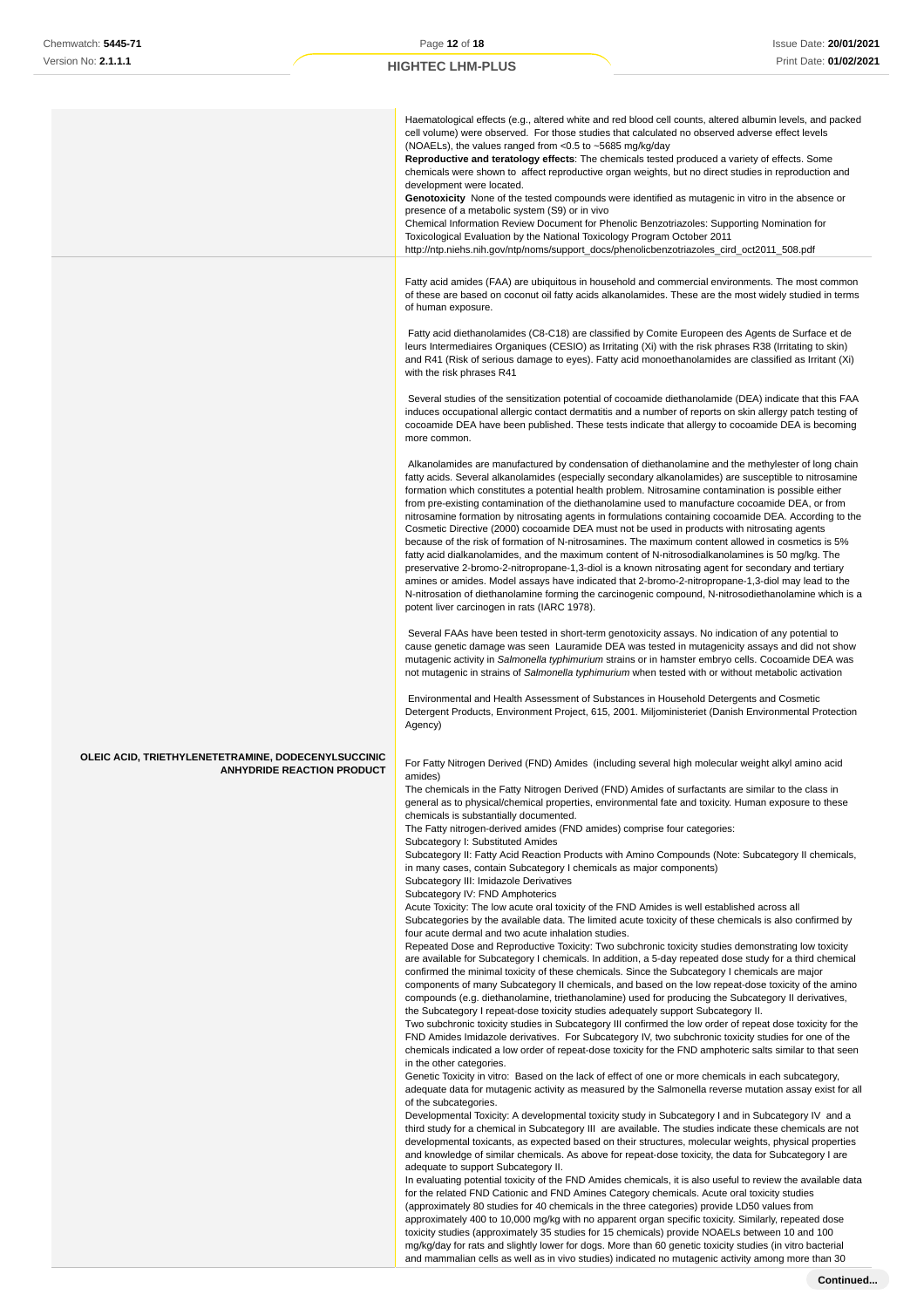chemicals tested. For reproductive evaluations, 14 studies evaluated reproductive endpoints and/or reproductive organs for 11 chemicals, and 15 studies evaluated developmental toxicity for 13 chemicals indicating no reproductive or developmental effects for the FND group as a whole. Some typical applications of FND Amides are:

masonry cement additive; curing agent for epoxy resins; closed hydrocarbon systems in oil field production, refineries and chemical plants; and slip and antiblocking additives for polymers. The safety of the FND Amides to humans is recognised by the U.S. FDA, which has approved stearamide, oleamide and/or erucamide for adhesives; coatings for articles in food contact; coatings for polyolefin films; defoaming agents for manufacture of paper and paperboard; animal glue (defoamer in food packaging); in EVA copolymers for food packaging; lubricants for manufacture of metallic food packaging; irradiation of prepared foods; release agents in manufacture of food packaging materials, food contact surface of paper and paperboard; cellophane in food packaging; closure sealing gaskets; and release agents in polymeric resins and petroleum wax. The low order of toxicity indicates that the use of FND Amides does not pose a significant hazard to human health.

The differences in chain length, degree of saturation of the carbon chains, source of the natural oils, or addition of an amino group in the chain would not be expected to have an impact on the toxicity profile. This conclusion is supported by a number of studies in the FND family of chemicals (amines, cationics, and amides as separate categories) that show no differences in the length or degree of saturation of the alkyl substituents and is also supported by the limited toxicity of these long-chain substituted chemicals.

The materials included in the Lubricating Base Oils category are related from both process and physical-chemical perspectives;

The potential toxicity of a specific distillate base oil is inversely related to the severity or extent of processing the oil has undergone, since:

- The adverse effects of these materials are associated with undesirable components, and
- · The levels of the undesirable components are inversely related to the degree of processing;
	- Distillate base oils receiving the same degree or extent of processing will have similar toxicities; · The potential toxicity of residual base oils is independent of the degree of processing the oil

receives.

The reproductive and developmental toxicity of the distillate base oils is inversely related to the degree of processing.

The degree of refining influences the carcinogenic potential of the oils. Whereas mild acid / earth refining processes are inadequate to substantially reduce the carcinogenic potential of lubricant base oils, hydrotreatment and / or solvent extraction methods can yield oils with no carcinogenic potential. Unrefined and mildly refined distillate base oils contain the highest levels of undesirable components, have the largest variation of hydrocarbon molecules and have shown the highest potential carcinogenic and mutagenic activities. Highly and severely refined distillate base oils are produced from unrefined and mildly refined oils by removing or transforming undesirable components. In comparison to unrefined and mildly refined base oils, the highly and severely refined distillate base oils have a smaller range of hydrocarbon molecules and have demonstrated very low mammalian toxicity. Mutagenicity and carcinogenicity testing of residual oils has been negative, supporting the belief that these materials lack biologically active components or the components are largely non-bioavailable due to their molecular size.

Toxicity testing has consistently shown that lubricating base oils have low acute toxicities. Numerous tests have shown that a lubricating base oil's mutagenic and carcinogenic potential correlates with its 3-7 ring polycyclic aromatic compound (PAC) content, and the level of DMSO extractables (e.g. IP346 assay), both characteristics that are directly related to the degree/conditions of processing Skin irritating is not significant (CONCAWE) based on 14 tests on 10 CASs from the OLBO class (Other Lubricant Base Oils). Each study lasted for 24 hours, a period of time 6 times longer than the duration recommended by the OECD method).

Eye irritation is not significant according to experimental data (CONCAWE studies) based on 9 "in vivo" tests on 7 CASs from the OLBO class(Other Lubricant Base Oils).

Sensitisation: The substance does not cause the sensitization of the respiratory tract or of the skin. (CONCAWE studies based on 14 tests on 11 CASs from the OLBO class(Other Lubricant Base Oils)) Germ cell mutagenicity: The tests performed within the 'in vivo" studies regarding gene mutation at mice micronuclei indicated negative results (CONCAWE studies. AMES tests had negative results in 7 studies performed on 4 CASs from the OLBO class(Other Lubricant Base Oils)).

Reproduction toxicity: Reproduction / development toxicity monitoring according to OECD 421 or 422 methods. CONCAWE tests gave negative results in oral gavage studies. Pre-birth studies regarding toxicity in the unborn foetus development process showed a maternal LOAEL (Lowest Observed Adverse Effect Level) of 125 mg/kg body/day, based on dermal irritation and a NOAEL (No Observable Adverse Effect Level) of 2000 mg/kg body/day, which shows that the substance is not toxic for reproduction.

STOT (toxicity on specific target organs) – repeated exposure: Studies with short term repeated doses (28-day test) on rabbit skin indicated the NOAEL value of 1000 mg/kg. NOAEL for inhalation, local effects > 280 mg/m3 and for systemic effects NOAEL > 980 mg/m3.

Sub-chronic toxicity

90-day study Dermal: NOAEL > 2000 mg/kg (CONCAWE studies).

#### Repeat dose toxicity: Oral

NOAEL for heavy paraffinic distillate aromatic extract could not be identified and is less than 125 mg/kg/day when administered orally.

The NOAEL for lung changes associated with oil deposition in the lungs was 220 mg/m3. As no systemic toxicity was observed, the overall NOAEL for systemic effects was > 980 mg/m3. Dermal

In a 90 day subchronic dermal study, the administration of Light paraffinic distillate solvent extract had an adverse effect on survivability, body weights, organ weights (particularly the liver and thymus), and variety of haematology and serum chemistry parameters in exposed animals. Histopathological changes which were treatment-related were most prominent in the adrenals, bone marrow, kidneys, liver, lymph nodes, skin, stomach, and thymus. Based on the results of this study, the NOAEL for the test material is less than 30 mg/kg/day.

Toxicity to reproduction:

Mineral oil (a white mineral oil) caused no reproductive or developmental toxicity with 1 mL/kg/day (i.e., 1000 mg/kg/day) in an OECD 421 guideline study, but did cause mild to moderate skin irritation. Therefore, the reproductive/developmental NOAEL for this study is =1000 mg/kg/day and no LOAEL was determined.

Developmental toxicity, teratogenicity:

Heavy paraffinic distillate furfural extract produced maternal, reproductive and foetal toxicity. Maternal

**NAPHTHENIC DISTILLATE, LIGHT, HYDROTREATED (SEVERE) & PARAFFINIC DISTILLATE, LIGHT, HYDROTREATED (SEVERE)**

Inhalation

**Continued...**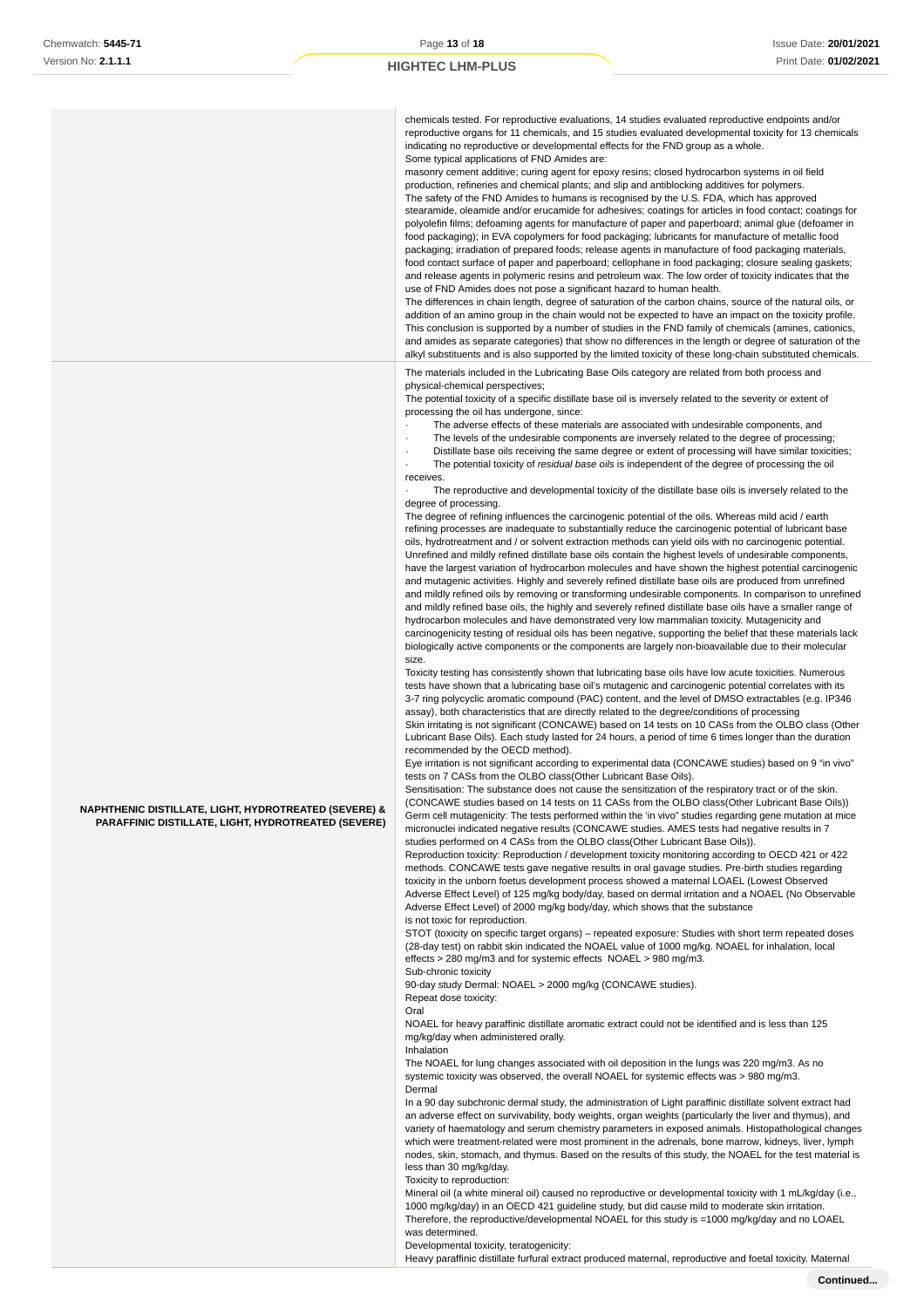toxicity was exhibited as vaginal discharge (dose-related), body weight decrease, reduction in thymus weight and increase in liver weight (125 mg/kg/day and higher) and aberrant haematology and serum chemistry (125 and/or 500 mg/kg/day). Evidence of potential reproductive effects was shown by an increased number of dams with resorptions and intrauterine death. Distillate aromatic extract (DAF) was developmentally toxic regardless of exposure duration as indicated by increased resorptions and decreased foetal body weights. Furthermore, when exposures were increased to 1000 ma/ka/day and given only during gestation days 10 through 12, cleft palate and ossification delays were observed. Cleft palate was considered to indicate a potential teratogenic effect of DAE.

The following Oil Industry Note (OIN) has been applied: OIN 8 - The classifications as a reproductive toxicant category 2; H361d (Suspected of damaging the unborn child) and specific target organ toxicant category 1; H372 (Causes damage to organs through prolonged or repeated exposure) need not apply if the substance is not classified as carcinogenic

Toxicokinetics of lubricant base oils has been examined in rodents. Absorption of other lubricant base oils across the small intestine is related to carbon chain length; hydrocarbons with smaller chain length are more readily absorbed than hydrocarbons with a longer chain length. The majority of an oral dose of mineral hydrocarbon is not absorbed and is excreted unchanged in the faeces. Distribution of mineral hydrocarbons following absorption has been observed in liver, fat, kidney, brain and spleen. Excretion of absorbed mineral hydrocarbons occurs via the faeces and urine. Based on the pharmacokinetic parameters and disposition profiles, the data indicate inherent strain differences in the total systemic exposure (~4 fold greater systemic dose in F344 vs SD rats), rate of metabolism, and hepatic and lymph node retention of C26H52, which may be associated with the different strain sensitivities to the formation of liver granulomas and MLN histiocytosis.

#### Highly and Severely Refined Distillate Base Oils

**Acute toxicity:** Multiple studies of the acute toxicity of highly & severely refined base oils have been reported. Irrespective of the crude source or the method or extent of processing, the oral LD50s have been observed to be >5 g/kg (bw) and the dermal LD50s have ranged from >2 to >5g/kg (bw). The LC50 for inhalation toxicity ranged from 2.18 mg/l to > 4 mg/l.

When tested for skin and eye irritation, the materials have been reported as "non-irritating" to "moderately irritating"

#### Testing in guinea pigs for sensitization has been negative

**Repeat dose toxicity: .** Several studies have been conducted with these oils**. T**he weight of evidence from all available data on highly & severely refined base oils support the presumption that a distillate base oil's toxicity is inversely related to the degree of processing it receives. Adverse effects have been reported with even the most severely refined white oils - these appear to depend on animal species and/ or the peculiarities of the study.

- **The granulomatous lesions induced by the oral administration of white oils are essentially foreign** body responses. The lesions occur only in rats, of which the Fischer 344 strain is particularly sensitive,
- The testicular effects seen in rabbits after dermal administration of a highly to severely refined base oil were unique to a single study and may have been related to stress induced by skin irritation, and
- The accumulation of foamy macrophages in the alveolar spaces of rats exposed repeatedly via inhalation to high levels of highly to severely refined base oils is not unique to these oils, but would be seen after exposure to many water insoluble materials.

**Reproductive and developmental toxicity:** A highly refined base oil was used as the vehicle control in a one-generation reproduction study. The study was conducted according to the OECD Test Guideline 421. There was no effect on fertility and mating indices in either males or females. At necropsy, there were no consistent findings and organ weights and histopathology were considered normal by the study's authors.

A single generation study in which a white mineral oil (a food/ drug grade severely refined base oil) was used as a vehicle control is reported. Two separate groups of pregnant rats were administered 5 ml/kg (bw)/day of the base oil via gavage, on days 6 through 19 of gestation. In one of the two base oil dose groups, three malformed foetuses were found among three litters The study authors considered these malformations to be minor and within the normal ranges for the strain of rat.

#### **Genotoxicity**:

In vitro (mutagenicity): Several studies have reported the results of testing different base oils for mutagenicity using a modified Ames assay Base oils with no or low concentrations of 3-7 ring PACs had low mutagenicity indices.

In vivo (chromosomal aberrations): A total of seven base stocks were tested in male and female Sprague-Dawley rats using a bone marrow cytogenetics assay. The test materials were administered via gavage at dose levels ranging from 500 to 5000 mg/kg (bw). Dosing occurred for either a single day or for five consecutive days. None of the base oils produced a significant increase in aberrant cells. **Carcinogenicity:** Highly & severely refined base oils are not carcinogens, when given either orally or dermally.

The substance is classified by IARC as Group 3:

**NOT** classifiable as to its carcinogenicity to humans.

Evidence of carcinogenicity may be inadequate or limited in animal testing.

**ALKYL METHACRYLATE COPOLYMER & N-ALKYLATED BENZOTRIAZOLE & OLEIC ACID, TRIETHYLENETETRAMINE,** No significant acute toxicological data identified in literature search.

**PARAFFINIC DISTILLATE, LIGHT, HYDROTREATED (SEVERE) &**

**DODECENYLSUCCINIC ANHYDRIDE REACTION PRODUCT**

**2,6-DI-TERT-BUTYLPHENOL &**

**3-(DIISOBUTOXYTHIOPHOSPHORYLSULFANYL)METHYLPROPIONIC ACID & N-ALKYLATED BENZOTRIAZOLE** The following information refers to contact allergens as a group and may not be specific to this product. Contact allergies quickly manifest themselves as contact eczema, more rarely as urticaria or Quincke's oedema. The pathogenesis of contact eczema involves a cell-mediated (T lymphocytes) immune reaction of the delayed type. Other allergic skin reactions, e.g. contact urticaria, involve antibodymediated immune reactions. The significance of the contact allergen is not simply determined by its sensitisation potential: the distribution of the substance and the opportunities for contact with it are equally important. A weakly sensitising substance which is widely distributed can be a more important allergen than one with stronger sensitising potential with which few individuals come into contact. From a clinical point of view, substances are noteworthy if they produce an allergic test reaction in more than 1% of the persons tested.

| <b>Acute Toxicity</b>                | $\sim$ | Carcinogenicity               | $\tilde{\phantom{a}}$ |
|--------------------------------------|--------|-------------------------------|-----------------------|
| <b>Skin Irritation/Corrosion</b>     |        | Reproductivity                |                       |
| <b>Serious Eye Damage/Irritation</b> |        | <b>STOT - Single Exposure</b> | <b>Address</b>        |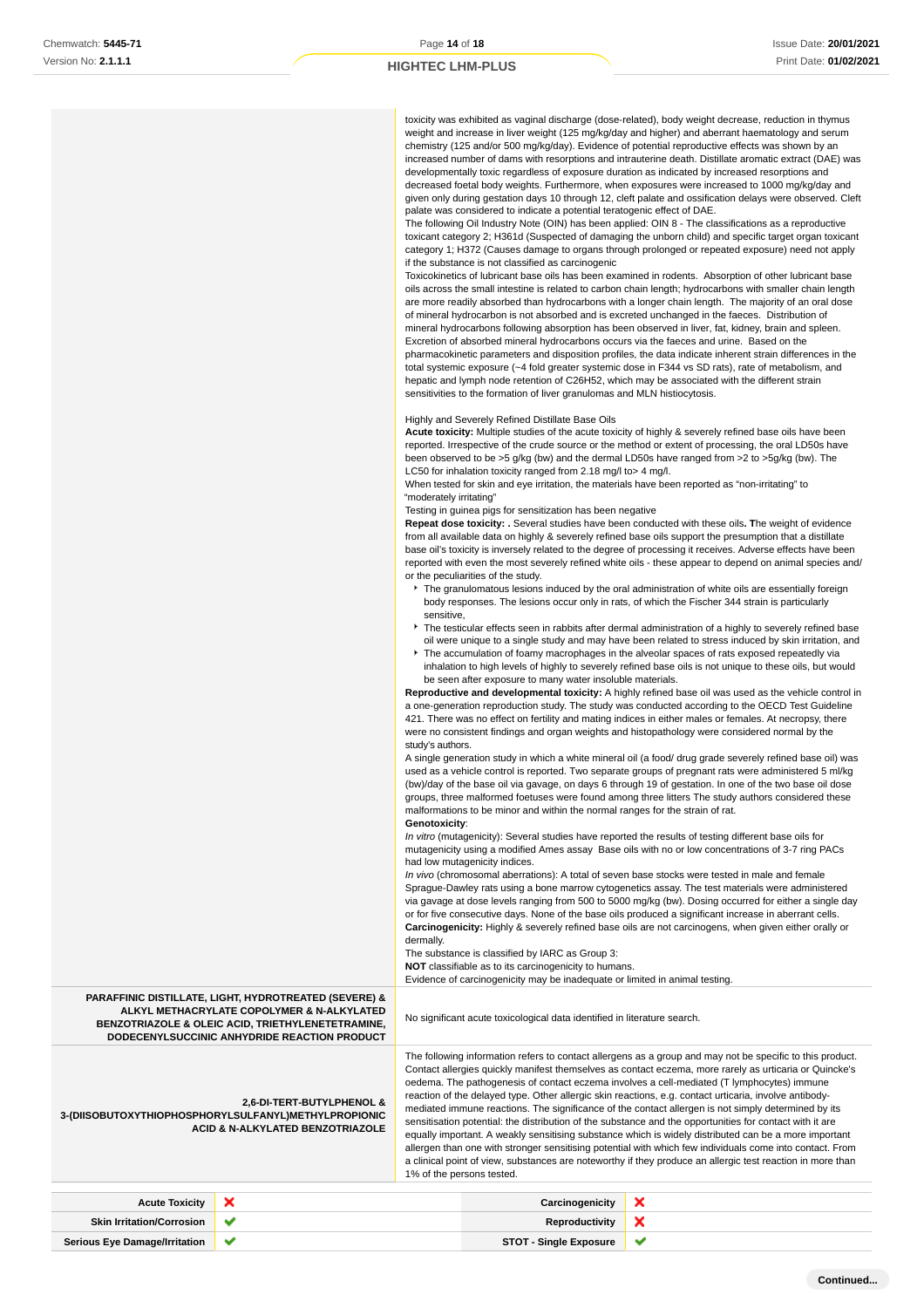#### **Respiratory or Skin x** STOT - Repeated Exposure  $\boldsymbol{\mathsf{x}}$ **Mutagenicity X Aspiration Hazard** Ý

**Legend:**  $\mathbf{X}$  – Data either not available or does not fill the criteria for classification

– Data available to make classification

#### **SECTION 12 Ecological information**

| <b>Toxicity</b>                                                                   |                  |                           |                               |                  |                  |
|-----------------------------------------------------------------------------------|------------------|---------------------------|-------------------------------|------------------|------------------|
|                                                                                   | Endpoint         | <b>Test Duration (hr)</b> | <b>Species</b>                | Value            | <b>Source</b>    |
| <b>HIGHTEC LHM-PLUS</b>                                                           | Not<br>Available | Not Available             | Not Available                 | Not<br>Available | Not<br>Available |
|                                                                                   | Endpoint         | <b>Test Duration (hr)</b> | <b>Species</b>                | Value            | Source           |
|                                                                                   | LC50             | 96                        | Fish                          | >100mg/L         | $\overline{2}$   |
| naphthenic distillate, light, hydrotreated (severe)                               | EC50             | 48                        | Crustacea                     | >1000mg/L        | $\mathbf{1}$     |
|                                                                                   | EC50             | 96                        | Algae or other aquatic plants | >1000mg/L        | $\mathbf{1}$     |
|                                                                                   | <b>NOEC</b>      | 504                       | Crustacea                     | $>1$ mg/L        | $\mathbf{1}$     |
|                                                                                   | Endpoint         | <b>Test Duration (hr)</b> | <b>Species</b>                | Value            | <b>Source</b>    |
|                                                                                   | <b>LC50</b>      | 96                        | Fish                          | >100mg/L         | $\overline{2}$   |
| paraffinic distillate, light, hydrotreated (severe)                               | EC50             | 48                        | Crustacea                     | >1000mg/L        | $\mathbf{1}$     |
|                                                                                   | <b>NOEC</b>      | 504                       | Crustacea                     | >1mg/L           | $\mathbf{1}$     |
|                                                                                   | Endpoint         | <b>Test Duration (hr)</b> | <b>Species</b>                | Value            | <b>Source</b>    |
|                                                                                   | <b>LC50</b>      | 96                        | Fish                          | 1.13mg/L         | $\overline{c}$   |
|                                                                                   | EC50             | 48                        | Crustacea                     | 2mg/L            | $\overline{2}$   |
|                                                                                   | EC50             | 72                        | Algae or other aquatic plants | 1.714mg/L        | 2                |
| C14-20 aliphatics (<=2% aromatics)                                                | <b>NOEL</b>      | 504                       | Crustacea                     | 0.163mg/L        | $\overline{2}$   |
|                                                                                   | LC50             | 96                        | Fish                          | 2.2-mg/L         | 4                |
|                                                                                   | <b>EC50</b>      | 48                        | Crustacea                     | $1.4$ mg/L       | $\overline{2}$   |
|                                                                                   | EC50             | 72                        | Algae or other aquatic plants | 3.7mg/L          | $\overline{2}$   |
|                                                                                   | <b>NOEL</b>      | 96                        | Algae or other aquatic plants | $0.2$ mg/L       | $\overline{2}$   |
|                                                                                   | Endpoint         | <b>Test Duration (hr)</b> | <b>Species</b>                | Value            | <b>Source</b>    |
| alkyl methacrylate copolymer                                                      | Not<br>Available | Not Available             | Not Available                 | Not<br>Available | Not<br>Available |
|                                                                                   | Endpoint         | <b>Test Duration (hr)</b> | <b>Species</b>                | Value            | <b>Source</b>    |
|                                                                                   | LC50             | 96                        | Fish                          | $>0.1$ mg/L      | $\overline{2}$   |
|                                                                                   | EC50             | 48                        | Crustacea                     | $0.45$ mg/L      | $\overline{c}$   |
| 2,6-di-tert-butylphenol                                                           | EC50             | 72                        | Algae or other aquatic plants | $0.51$ mg/L      | $\overline{c}$   |
|                                                                                   | <b>BCF</b>       | 24                        | Algae or other aquatic plants | $0.05$ -mg/L     | 4                |
|                                                                                   | EC10             | 48                        | Algae or other aquatic plants | $0.16$ mg/L      | $\overline{2}$   |
|                                                                                   | <b>NOEC</b>      | 504                       | Crustacea                     | 0.035mg/L        | $\overline{c}$   |
|                                                                                   | Endpoint         | <b>Test Duration (hr)</b> | <b>Species</b>                | Value            | Source           |
|                                                                                   | LC50             | 96                        | Fish                          | 38mg/L           | $\overline{2}$   |
| 3-(diisobutoxythiophosphorylsulfanyl)methylpropionic<br>acid                      | EC50             | 72                        | Algae or other aquatic plants | 15mg/L           | $\overline{2}$   |
|                                                                                   | EC10             | 72                        | Algae or other aquatic plants | 51mg/L           | $\overline{c}$   |
|                                                                                   | <b>NOEC</b>      | 504                       | Crustacea                     | $3.6$ mg/L       | $\overline{c}$   |
|                                                                                   | Endpoint         | <b>Test Duration (hr)</b> | <b>Species</b>                | Value            | Source           |
| N-alkylated benzotriazole                                                         | Not<br>Available | Not Available             | Not Available                 | Not<br>Available | Not<br>Available |
|                                                                                   | Endpoint         | <b>Test Duration (hr)</b> | <b>Species</b>                | Value            | Source           |
| oleic acid, triethylenetetramine, dodecenylsuccinic<br>anhydride reaction product | Not<br>Available | Not Available             | Not Available                 | Not<br>Available | Not<br>Available |

**Legend:** Extracted from 1. IUCLID Toxicity Data 2. Europe ECHA Registered Substances - Ecotoxicological Information - Aquatic Toxicity 3. EPIWIN Suite V3.12 (QSAR) - Aquatic Toxicity Data (Estimated) 4. US EPA, Ecotox database - Aquatic Toxicity Data 5. ECETOC Aquatic Hazard Assessment Data 6. NITE (Japan) - Bioconcentration Data 7. METI (Japan) - Bioconcentration Data 8. Vendor Data

Harmful to aquatic organisms, may cause long-term adverse effects in the aquatic environment. **DO NOT** discharge into sewer or waterways.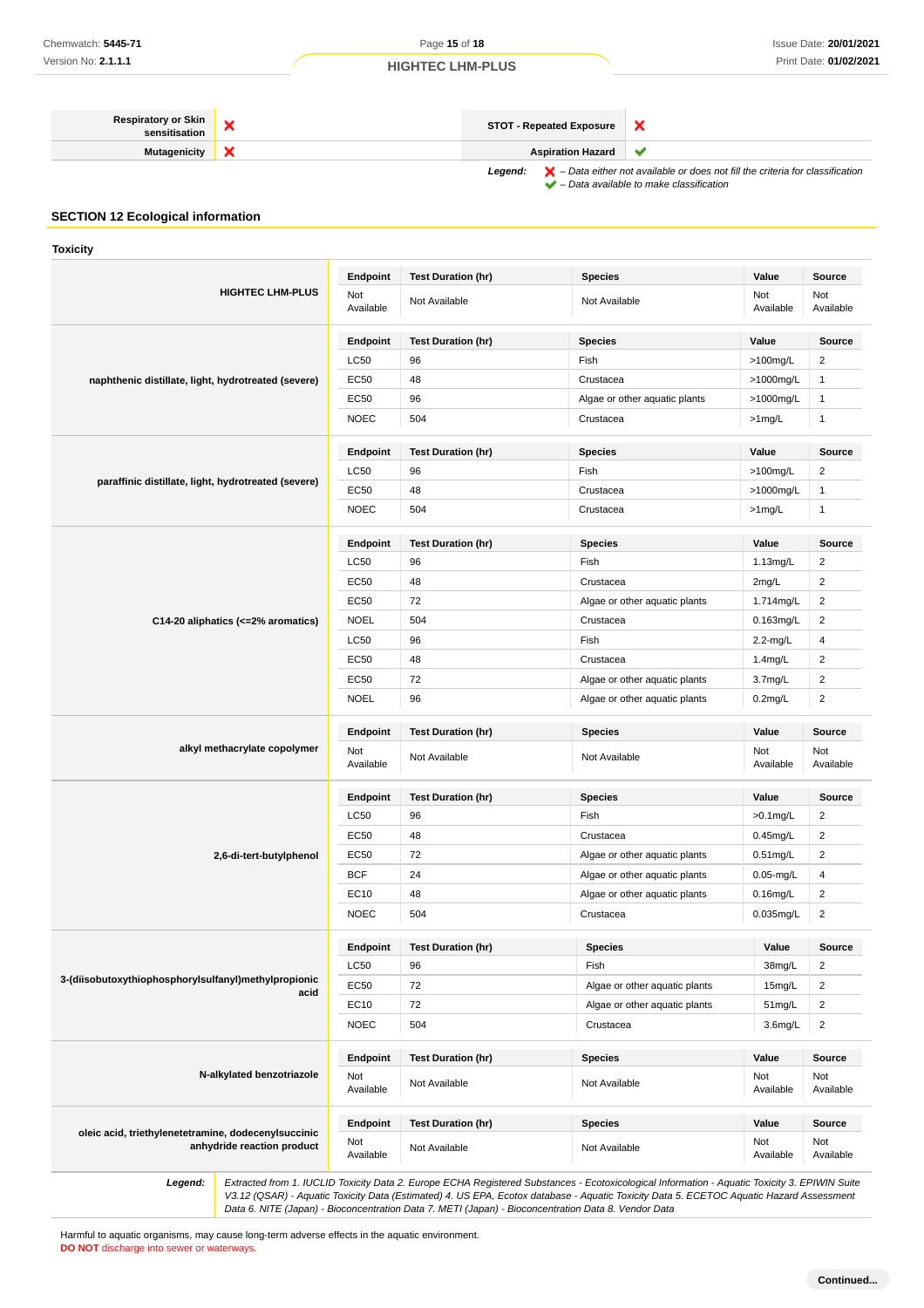#### **Persistence and degradability**

| Ingredient                       | Persistence: Water/Soil | Persistence: Air |
|----------------------------------|-------------------------|------------------|
| 2,6-di-tert-butylphenol          | <b>HIGH</b>             | <b>HIGH</b>      |
| <b>Bioaccumulative potential</b> |                         |                  |

| Ingredient                                            | <b>Bioaccumulation</b> |
|-------------------------------------------------------|------------------------|
| C14-20 aliphatics $\left( <=2\right)$ %<br>aromatics) | LOW (BCF = $159$ )     |
| 2,6-di-tert-butylphenol                               | $HIGH (LogKOW = 4.92)$ |
| Mobility in soil                                      |                        |
| Ingredient                                            | <b>Mobility</b>        |

#### **SECTION 13 Disposal considerations**

2,6-di-tert-butylphenol LOW (KOC = 14220)

#### **Waste treatment methods**

| Product / Packaging disposal | Containers may still present a chemical hazard/ danger when empty.<br>▶ Return to supplier for reuse/ recycling if possible.<br>Otherwise:<br>If container can not be cleaned sufficiently well to ensure that residuals do not remain or if the container cannot be used to store the same<br>product, then puncture containers, to prevent re-use, and bury at an authorised landfill.<br>▶ Where possible retain label warnings and SDS and observe all notices pertaining to the product.<br>DO NOT allow wash water from cleaning or process equipment to enter drains.<br>It may be necessary to collect all wash water for treatment before disposal.<br>In all cases disposal to sewer may be subject to local laws and regulations and these should be considered first.<br>• Where in doubt contact the responsible authority.<br>▶ Recycle wherever possible or consult manufacturer for recycling options.<br>Consult State Land Waste Authority for disposal.<br>Bury or incinerate residue at an approved site.<br>Recycle containers if possible, or dispose of in an authorised landfill. |
|------------------------------|-----------------------------------------------------------------------------------------------------------------------------------------------------------------------------------------------------------------------------------------------------------------------------------------------------------------------------------------------------------------------------------------------------------------------------------------------------------------------------------------------------------------------------------------------------------------------------------------------------------------------------------------------------------------------------------------------------------------------------------------------------------------------------------------------------------------------------------------------------------------------------------------------------------------------------------------------------------------------------------------------------------------------------------------------------------------------------------------------------------|

### **SECTION 14 Transport information**

| <b>Labels Required</b>  |                |  |  |
|-------------------------|----------------|--|--|
| <b>Marine Pollutant</b> | <b>NO</b>      |  |  |
| <b>HAZCHEM</b>          | Not Applicable |  |  |

#### **Land transport (ADG): NOT REGULATED FOR TRANSPORT OF DANGEROUS GOODS**

**Air transport (ICAO-IATA / DGR): NOT REGULATED FOR TRANSPORT OF DANGEROUS GOODS**

### **Sea transport (IMDG-Code / GGVSee): NOT REGULATED FOR TRANSPORT OF DANGEROUS GOODS**

### **Transport in bulk according to Annex II of MARPOL and the IBC code**

### Not Applicable

#### **Transport in bulk in accordance with MARPOL Annex V and the IMSBC Code**

| <b>Product name</b>                                                               | Group         |
|-----------------------------------------------------------------------------------|---------------|
| naphthenic distillate, light, hydrotreated (severe)                               | Not Available |
| paraffinic distillate, light, hydrotreated (severe)                               | Not Available |
| C14-20 aliphatics (<=2% aromatics)                                                | Not Available |
| alkyl methacrylate copolymer                                                      | Not Available |
| 2,6-di-tert-butylphenol                                                           | Not Available |
| 3-(diisobutoxythiophosphorylsulfanyl)methylpropionic<br>acid                      | Not Available |
| N-alkylated benzotriazole                                                         | Not Available |
| oleic acid, triethylenetetramine, dodecenylsuccinic<br>anhydride reaction product | Not Available |

### **Transport in bulk in accordance with the ICG Code**

| <b>Product name</b>                                          | <b>Ship Type</b> |
|--------------------------------------------------------------|------------------|
| naphthenic distillate, light, hydrotreated (severe)          | Not Available    |
| paraffinic distillate, light, hydrotreated (severe)          | Not Available    |
| $C14-20$ aliphatics $\left\langle \leftarrow 2\%$ aromatics) | Not Available    |
| alkyl methacrylate copolymer                                 | Not Available    |
| 2,6-di-tert-butylphenol                                      | Not Available    |
| 3-(diisobutoxythiophosphorylsulfanyl)methylpropionic<br>acid | Not Available    |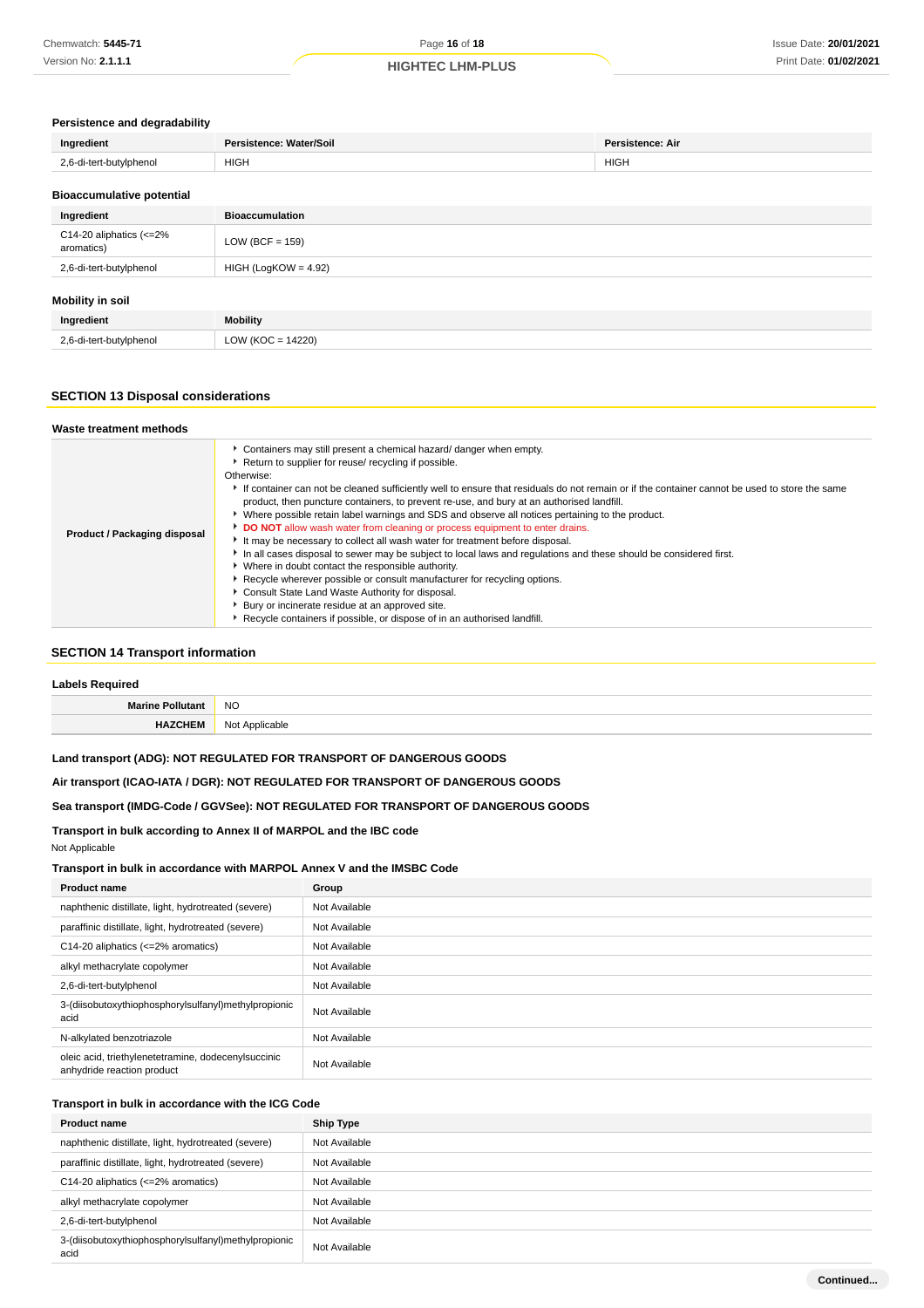| <b>Product name</b>                                                                                                       |                                                     | <b>Ship Type</b>                                                                                 |  |
|---------------------------------------------------------------------------------------------------------------------------|-----------------------------------------------------|--------------------------------------------------------------------------------------------------|--|
| N-alkylated benzotriazole                                                                                                 |                                                     | Not Available                                                                                    |  |
| oleic acid, triethylenetetramine, dodecenylsuccinic<br>anhydride reaction product                                         |                                                     | Not Available                                                                                    |  |
| <b>SECTION 15 Regulatory information</b>                                                                                  |                                                     |                                                                                                  |  |
|                                                                                                                           |                                                     | Safety, health and environmental regulations / legislation specific for the substance or mixture |  |
|                                                                                                                           |                                                     | naphthenic distillate, light, hydrotreated (severe) is found on the following regulatory lists   |  |
| Australia Hazardous Chemical Information System (HCIS) - Hazardous Chemicals                                              |                                                     |                                                                                                  |  |
| Australian Inventory of Industrial Chemicals (AIIC)                                                                       |                                                     |                                                                                                  |  |
| Chemical Footprint Project - Chemicals of High Concern List                                                               |                                                     |                                                                                                  |  |
|                                                                                                                           |                                                     | International Agency for Research on Cancer (IARC) - Agents Classified by the IARC Monographs    |  |
|                                                                                                                           |                                                     | paraffinic distillate, light, hydrotreated (severe) is found on the following regulatory lists   |  |
| Australia Hazardous Chemical Information System (HCIS) - Hazardous Chemicals                                              |                                                     |                                                                                                  |  |
| Australian Inventory of Industrial Chemicals (AIIC)                                                                       |                                                     |                                                                                                  |  |
| Chemical Footprint Project - Chemicals of High Concern List                                                               |                                                     |                                                                                                  |  |
|                                                                                                                           |                                                     | International Agency for Research on Cancer (IARC) - Agents Classified by the IARC Monographs    |  |
| C14-20 aliphatics (<=2% aromatics) is found on the following regulatory lists                                             |                                                     |                                                                                                  |  |
| Australia Hazardous Chemical Information System (HCIS) - Hazardous Chemicals                                              |                                                     |                                                                                                  |  |
|                                                                                                                           | Australian Inventory of Industrial Chemicals (AIIC) |                                                                                                  |  |
| Chemical Footprint Project - Chemicals of High Concern List                                                               |                                                     |                                                                                                  |  |
| International Agency for Research on Cancer (IARC) - Agents Classified by the IARC Monographs                             |                                                     |                                                                                                  |  |
| alkyl methacrylate copolymer is found on the following regulatory lists                                                   |                                                     |                                                                                                  |  |
| Australian Inventory of Industrial Chemicals (AIIC)                                                                       |                                                     |                                                                                                  |  |
|                                                                                                                           |                                                     |                                                                                                  |  |
| 2,6-di-tert-butylphenol is found on the following regulatory lists                                                        |                                                     |                                                                                                  |  |
|                                                                                                                           |                                                     | Australia Standard for the Uniform Scheduling of Medicines and Poisons (SUSMP) - Schedule 2      |  |
|                                                                                                                           | Australian Inventory of Industrial Chemicals (AIIC) |                                                                                                  |  |
| 3-(diisobutoxythiophosphorylsulfanyl)methylpropionic acid is found on the following regulatory lists                      |                                                     |                                                                                                  |  |
| Australian Inventory of Industrial Chemicals (AIIC)                                                                       |                                                     |                                                                                                  |  |
|                                                                                                                           |                                                     |                                                                                                  |  |
| N-alkylated benzotriazole is found on the following regulatory lists                                                      |                                                     |                                                                                                  |  |
| Australian Inventory of Industrial Chemicals (AIIC)                                                                       |                                                     |                                                                                                  |  |
| oleic acid, triethylenetetramine, dodecenylsuccinic anhydride reaction product is found on the following regulatory lists |                                                     |                                                                                                  |  |
| Australian Inventory of Industrial Chemicals (AIIC)                                                                       |                                                     |                                                                                                  |  |
| <b>National Inventory Status</b>                                                                                          |                                                     |                                                                                                  |  |
| <b>National Inventory</b>                                                                                                 | <b>Status</b>                                       |                                                                                                  |  |
|                                                                                                                           |                                                     |                                                                                                  |  |
| Australia - AIIC / Australia<br>Non-Industrial Use                                                                        | Yes                                                 |                                                                                                  |  |
| Canada - DSL                                                                                                              | Yes                                                 |                                                                                                  |  |

| Canada - DSL                  | Yes                                                                                                                                                                                                                                                                                                                                                                                  |  |  |
|-------------------------------|--------------------------------------------------------------------------------------------------------------------------------------------------------------------------------------------------------------------------------------------------------------------------------------------------------------------------------------------------------------------------------------|--|--|
| Canada - NDSL                 | No (naphthenic distillate, light, hydrotreated (severe); paraffinic distillate, light, hydrotreated (severe); C14-20 aliphatics (<=2% aromatics); alkyl<br>methacrylate copolymer; 2,6-di-tert-butylphenol; 3-(diisobutoxythiophosphorylsulfanyl)methylpropionic acid; N-alkylated benzotriazole; oleic acid,<br>triethylenetetramine, dodecenylsuccinic anhydride reaction product) |  |  |
| China - IECSC                 | Yes                                                                                                                                                                                                                                                                                                                                                                                  |  |  |
| Europe - EINEC / ELINCS / NLP | No (alkyl methacrylate copolymer; 3-(diisobutoxythiophosphorylsulfanyl)methylpropionic acid; N-alkylated benzotriazole)                                                                                                                                                                                                                                                              |  |  |
| Japan - ENCS                  | No (alkyl methacrylate copolymer; 3-(diisobutoxythiophosphorylsulfanyl)methylpropionic acid; N-alkylated benzotriazole; oleic acid,<br>triethylenetetramine, dodecenylsuccinic anhydride reaction product)                                                                                                                                                                           |  |  |
| Korea - KECI                  | Yes                                                                                                                                                                                                                                                                                                                                                                                  |  |  |
| New Zealand - NZIoC           | Yes                                                                                                                                                                                                                                                                                                                                                                                  |  |  |
| Philippines - PICCS           | Yes                                                                                                                                                                                                                                                                                                                                                                                  |  |  |
| USA - TSCA                    | Yes                                                                                                                                                                                                                                                                                                                                                                                  |  |  |
| Taiwan - TCSI                 | Yes                                                                                                                                                                                                                                                                                                                                                                                  |  |  |
| Mexico - INSQ                 | No (naphthenic distillate, light, hydrotreated (severe); paraffinic distillate, light, hydrotreated (severe); alkyl methacrylate copolymer;<br>3-(diisobutoxythiophosphorylsulfanyl)methylpropionic acid; N-alkylated benzotriazole; oleic acid, triethylenetetramine, dodecenylsuccinic<br>anhydride reaction product)                                                              |  |  |
| Vietnam - NCI                 | No (alkyl methacrylate copolymer; oleic acid, triethylenetetramine, dodecenylsuccinic anhydride reaction product)                                                                                                                                                                                                                                                                    |  |  |
| Russia - ARIPS                | No (alkyl methacrylate copolymer; oleic acid, triethylenetetramine, dodecenylsuccinic anhydride reaction product)                                                                                                                                                                                                                                                                    |  |  |
| Legend:                       | $Yes = All CAS$ declared ingredients are on the inventory<br>No = One or more of the CAS listed ingredients are not on the inventory and are not exempt from listing(see specific ingredients in brackets)                                                                                                                                                                           |  |  |

### **SECTION 16 Other information**

| ∍∽ | 1/202 <sup>4</sup><br>$20/0^3$<br>. |
|----|-------------------------------------|
|    | 1/202 <sup>4</sup><br>20/01         |